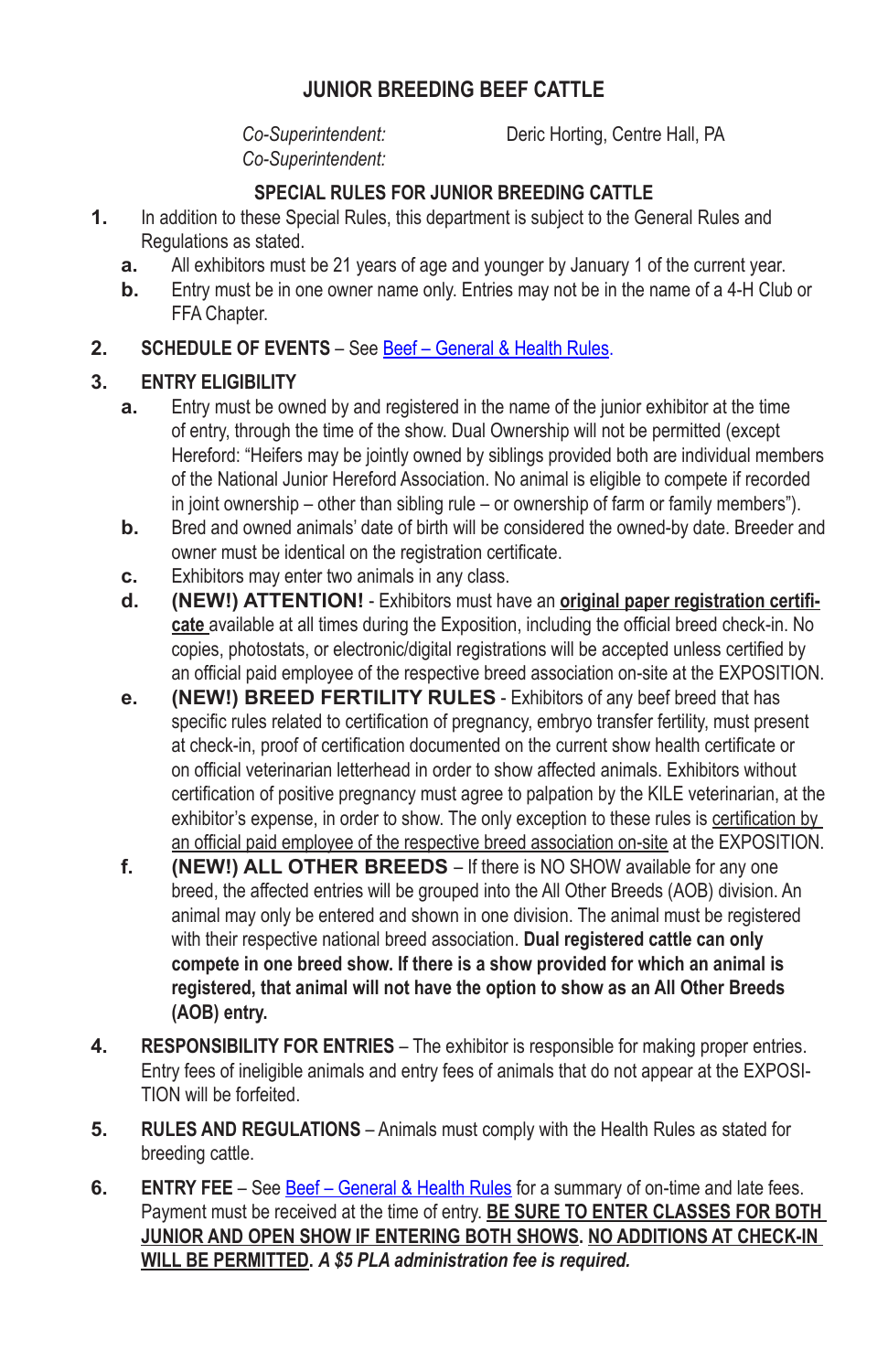- **7.** All junior beef breeding show breeds exhibiting fewer than five head will show in the All Other Breeds show.
- **8. SUBSTITUTIONS** Substitutions within breed will be permitted and, if made, must be filed with the department superintendent no later that the time animals are checked into the EXPO-SITION by the breed clerks. Substitutions must be owned by the same exhibitor.
- **9. Premiums are subject to change by the KILE Executive Committee dependent upon funding support.**
- **10. MUZZLES** No animal may be muzzled at any time during the EXPOSITION.
- **11.** A committee representing Show Management will observe the handling of all animals, both in and out of show ring, and will have the authority to disqualify any exhibitor for unethical practices.
- **12. SHOW RING Animals must be shown by the owner.** If there are two animals owned by one exhibitor in one class, another junior member may show the second animal. To substitute the owner-showman, request for substitute showman must be made in writing to the Show Manager by check-in.
- **13. TIE OUT TIME** Cattle may be taken to tie out area at 6:00 PM but MUST be in the barn by 8:00 AM. All cattle will utilize the tie outs.
- **14. TRAILERS** All trailers may be parked on-site as space permits. Off-site trailer parking is encouraged. See maps.
- **15. OUTSTANDING ACCOUNTS** If monies are owed to the show for any reason, the premium checks will be held and exhibitors will not be allowed to participate in any Commonwealthsponsored show until restitution is made of the outstanding accounts.
- **16. NURSE COWS** Nurse cows will not be permitted.
- **17. RELEASE TIME** See Beef General & Health Rules. ANY EXHIBITOR REMOVING ANY OF THEIR ANIMALS FROM THE BARNS BEFORE RELEASE TIME WILL FORFEIT ALL THEIR PREMIUM MONEY. GRAND CHAMPIONS THAT DO NOT PARTICIPATE IN THE SUPREME CHAMPION PAGEANT WILL FORFEIT THEIR PREMIUM MONEY, PLACINGS, AND CHAMPIONSHIPS.

# **JUNIOR BEEF BREEDING SUPREME CHAMPION FEMALE**

Supreme Champion \$500 - Banner Reserve Supreme Champion \$250 - Banner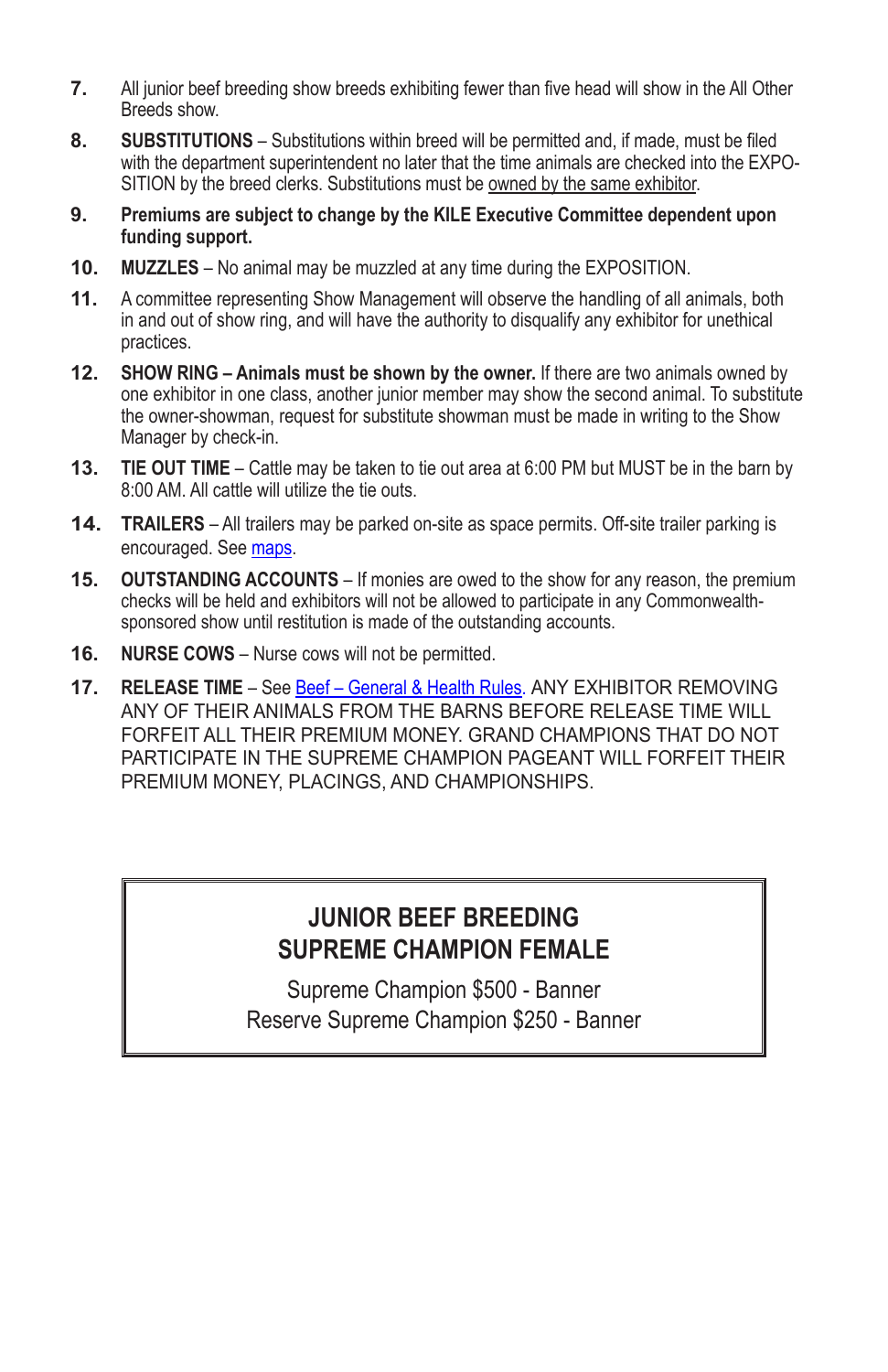### **AMERICAN ABERDEEN**

| <b>Placing</b>                                        |  |  | 1st $2^{nd}$ $3^{rd}$ $4^{th}$ $5^{th}$ $6^{th}$ | 7th | <b>Class Total</b> |
|-------------------------------------------------------|--|--|--------------------------------------------------|-----|--------------------|
| <b>Premiums</b>                                       |  |  | \$45 \$40 \$35 \$30 \$25 \$15 \$10               |     | \$200              |
| Grand Champion - \$100; Reserve Grand Champion - \$80 |  |  |                                                  |     |                    |

- **2750. COW/CALF PAIR**, cows three (3) years of age and younger, cows must be born January 1, 2019 through August 31, 2020. Calf must be the cow's most recent natural calf and be no more than 280 days of age on show day.
- **2751. COW/CALF PAIR**, cows four (4) years of age and older, cows must be born December 31, 2018, or earlier. Calf must be the cow's most recent natural calf and be no more than 280 days of age on the day of show.
- **2752.** GRAND CHAMPION COW/CALF PAIR
- **2753.** RESERVE GRAND CHAMPION COW/CALF PAIR
- **2754. JUNIOR HEIFER CALF**, calved March 2022 and after
- **2755. JUNIOR HEIFER CALF**, calved February 2022
- **2756. JUNIOR HEIFER CALF**, calved January 2022
- **2757.** CHAMPION JUNIOR HEIFER CALF
- **2758.** RESERVE CHAMPION JUNIOR HEIFER CALF
- **2759. LATE SENIOR HEIFER CALF**, calved November-December 2021
- **2760. EARLY SENIOR HEIFER CALF**, calved September-October 2021
- **2761.** CHAMPION SENIOR HEIFER CALF
- **2762.** RESERVE CHAMPION SENIOR HEIFER CALF
- **2763. LATE SUMMER YEARLING HEIFER**, calved July‑August 2021
- **2764. EARLY SUMMER YEARLING HEIFER**, calved May‑June 2021
- **2765.** CHAMPION INTERMEDIATE HEIFER
- **2766.** RESERVE CHAMPION INTERMEDIATE HEIFER
- **2767. APRIL JUNIOR YEARLING HEIFER**, calved April 2021
- **2768. MARCH JUNIOR YEARLING HEIFER**, calved March 2021
- **2769. EARLY JUNIOR YEARLING HEIFER**, calved February 2021
- **2770. EARLY JUNIOR YEARLING HEIFER**, calved January 2021
- **2771.** CHAMPION JUNIOR HEIFER
- **2772.** RESERVE CHAMPION JUNIOR HEIFER
- **2773. LATE SENIOR YEARLING HEIFER**, calved November‑December 2020
- **2774. EARLY SENIOR YEARLING HEIFER**, calved September‑October 2020
- **2775.** SENIOR HEIFER CHAMPION
- **2776.** RESERVE SENIOR HEIFER CHAMPION
- **2777.** GRAND CHAMPION HEIFER Special Award
- **2778.** RESERVE GRAND CHAMPION HEIFER Special Award
- **2779.** BEST FEMALE BRED & OWNED BY EXHIBITOR CHAMPION Rosette
- **2780.** BEST FEMALE BRED & OWNED BY EXHIBITOR RESERVE CHAMPION Rosette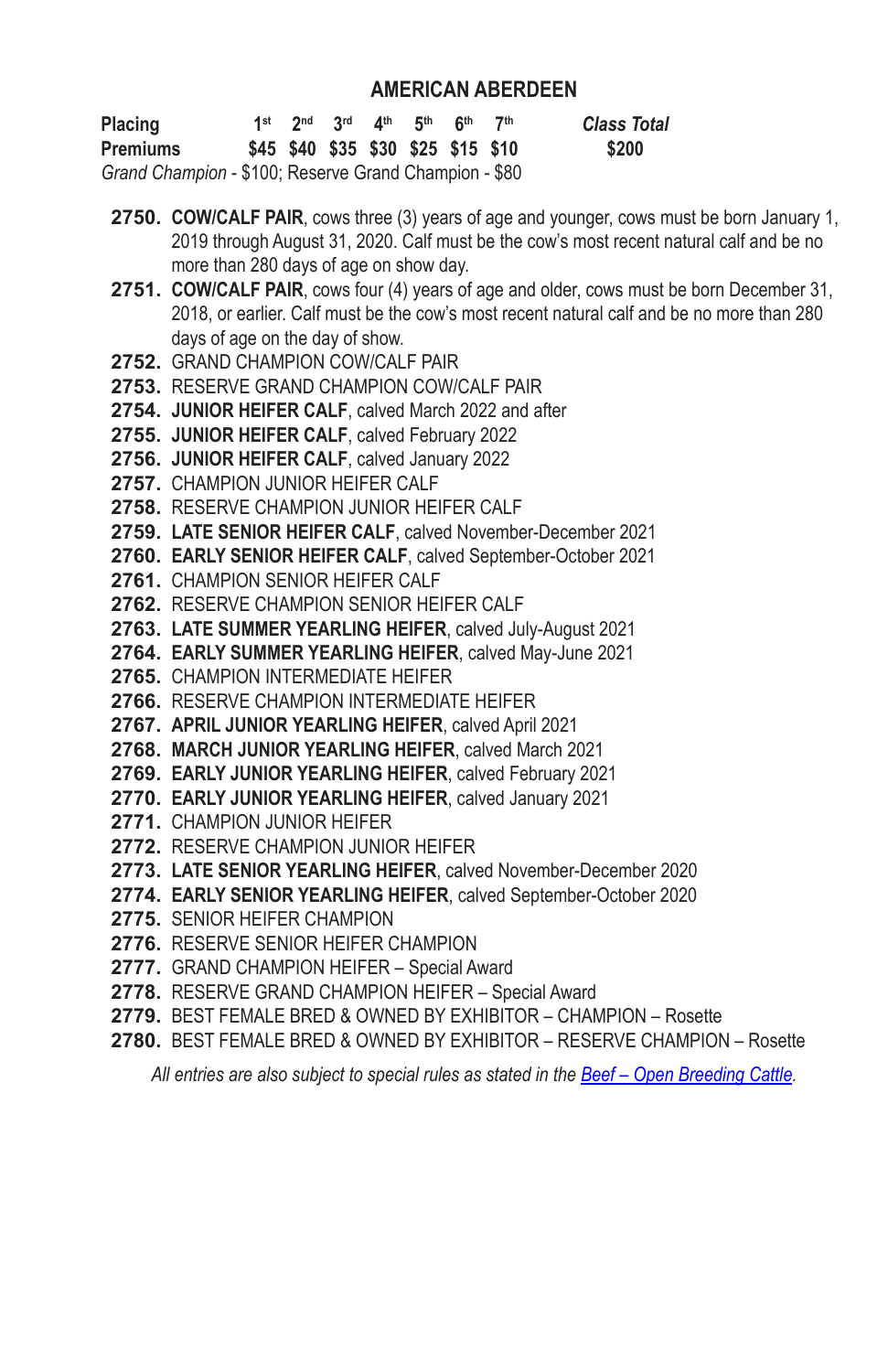### **JUNIOR BEEF BREEDING SHOW ANGUS**

Exhibitors must have the original registration certificate on each animal available for inspection at the show. Any animal, upon check-in, which does not have a legible permanent identification mark (ear tattoo marks, freeze-branded marks, or hot-branded marks,) corresponding to the permanent identification mark on the registration certificate, is ineligible to show. Once disqualified due to an incorrect or illegible permanent mark, animals cannot be re-tattooed and rechecked at the show.

| <b>Placing</b>                                        |  |  | 1st $2^{nd}$ $3^{rd}$ $4^{th}$ $5^{th}$ $6^{th}$ | 7th | <b>Class Total</b> |
|-------------------------------------------------------|--|--|--------------------------------------------------|-----|--------------------|
| <b>Premiums</b>                                       |  |  | \$75 \$65 \$55 \$45 \$35 \$25 \$20               |     | \$320              |
| Grand Champion - \$100; Reserve Grand Champion - \$80 |  |  |                                                  |     |                    |

Any female that qualifies for female classes in the Association's standard classifications is not eligible to show in the cow/calf classes. However, the calf at the side of the female is eligible to show in its respective class.

#### **Jr. Cow/Calf Classes Premium Participation**

Any cow/calf pair may be exhibited provided the calf is bred and owned by the junior exhibitor and the following rules are met:

- A. Cow must be bred and owned or solely owned by the exhibitor. If the cow was not bred by the exhibitor, the issue date on the recorded transfer of the cow must precede the breeding date of the cow for the calf at side.
- B. Calf must be the cow's most recent natural calf and must be no more than 280 days of age on the day of the show.
- C. Calf must be registered by show date and have original registration certificate.
- D. There will be no separate division for bred and owned vs. owned cow/calf pairs.
- E. Grand and reserve grand champion cow/calf pairs do not show for grand champion female.
- **2000. COW/CALF PAIR**, cows three (3) years of age and younger, cows must be born January 1, 2019 through August 31, 2020. Calf must be the cow's most recent natural calf and be no more than 280 days of age on show day.
- **2001. COW/CALF PAIR**, cows four (4) years of age and older, cows must be born December 31, 2018, or earlier. Calf must be the cow's most recent natural calf and be no more than 280 days of age on the day of show.
- **2002.** GRAND CHAMPION COW/CALF PAIR
- **2003.** RESERVE GRAND CHAMPION COW/CALF PAIR
- **2004. JUNIOR HEIFER CALF**, calved March 2022 and after
- **2005. JUNIOR HEIFER CALF**, calved February 2022
- **2006. JUNIOR HEIFER CALF**, calved January 2022
- **2007.** CHAMPION JUNIOR HEIFER CALF
- **2008.** RESERVE CHAMPION JUNIOR HEIFER CALF
- **2009. LATE SENIOR HEIFER CALF**, calved November-December 2021
- **2010. EARLY SENIOR HEIFER CALF**, calved September-October 2021
- **2011.** CHAMPION SENIOR HEIFER CALF
- **2012.** RESERVE CHAMPION SENIOR HEIFER CALF
- **2013. LATE SUMMER YEARLING HEIFER**, calved July‑August 2021
- **2014. EARLY SUMMER YEARLING HEIFER**, calved May‑June 2021
- **2015.** CHAMPION INTERMEDIATE HEIFER
- **2016.** RESERVE CHAMPION INTERMEDIATE HEIFER
- **2017. APRIL JUNIOR YEARLING HEIFER**, calved April 2021
- **2018. MARCH JUNIOR YEARLING HEIFER**, calved March 2021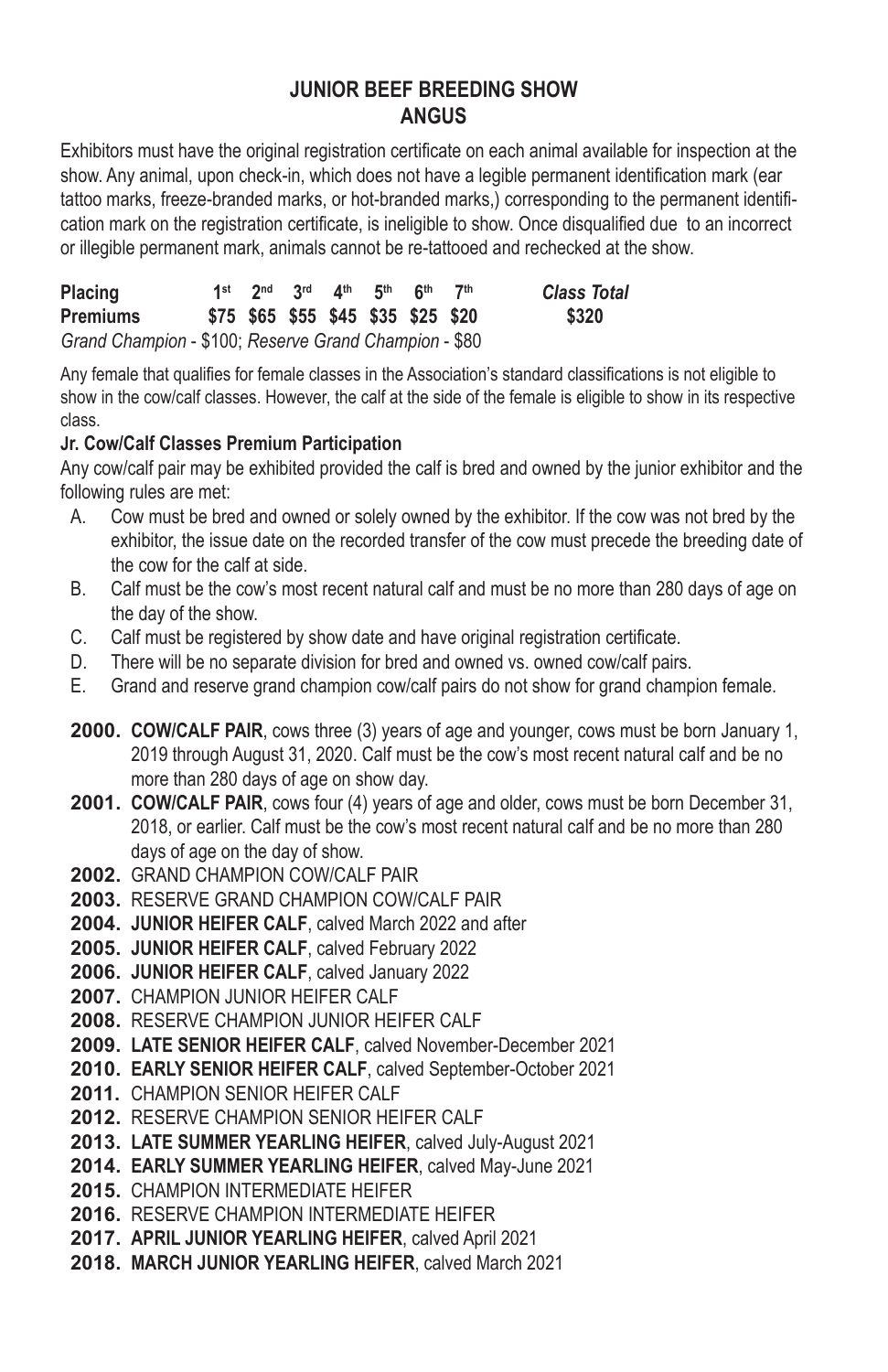- **2019. EARLY JUNIOR YEARLING HEIFER**, calved February 2021
- **2020. EARLY JUNIOR YEARLING HEIFER**, calved January 2021
- **2021.** CHAMPION JUNIOR HEIFER
- **2022.** RESERVE CHAMPION JUNIOR HEIFER
- **2023. LATE SENIOR YEARLING HEIFER**, calved November‑December 2020
- **2024. EARLY SENIOR YEARLING HEIFER**, calved September‑October 2020
- **2025.** CHAMPION SENIOR HEIFER
- **2026.** RESERVE CHAMPION SENIOR HEIFER
- **2027.** GRAND CHAMPION HEIFER Special Award
- **2028.** RESERVE GRAND CHAMPION HEIFER Special Award
- **2029.** BEST FEMALE BRED & OWNED BY EXHIBITOR CHAMPION Rosette
- **2030.** BEST FEMALE BRED & OWNED BY EXHIBITOR RESERVE CHAMPION Rosette

*All entries are also subject to special rules as stated in the Beef – Open Breeding Cattle.*

**Pennsylvania Angus Association,** c/o Brad Bishard, 1787 Seven Valleys Rd., York, PA 17408, sponsors a banner for the Champion & Reserve Champion Female bred & owned by the Exhibitor.

**The American Angus Association®,** The American Angus Association, 3201 Frederick Ave., St. Joseph, MO 64506, will participate in premiums offered in individual classes for junior Angus heifers, as included in its standard show classifications, according to the premium schedule based on the number of head shown. The premium assistance provided by the American Angus Association for participation in this show is in addition to the premiums offered by the show itself. The premium assistance should not be used to offset show expense and shall be included in the premium payments distributed by the show to the exhibitors.

A minimum of 15 head must be shown in the junior Angus heifer classes to receive American Angus Association premium participation. The show is not required to have all classes to be eligible for premiums.

Separate classes for bred-and-owned heifers may be held if the size of the show merits a separate class.

Any female shown with a calf at side, the calf must be the cow's most recent natural calf and the calf must be registered by show day and have the original registration certificate at check-in.

To be eligible for Association premiums, the entries must be recorded in the sole name of the junior exhibitor and the issue date on the registration certificate must conform to the individual show's requirements regarding ownership. The Association's contribution is included in the total premiums listed in each class.

Premiums from the Association are paid only to registered Angus cattle and only if the registration number is a part of the show report provided to the Association. Therefore, all cattle should be registered at the time of entry to make certain they receive the Association's portion of premiums. The Association does not pay a percentage on premiums offered in championship classes. An animal may only be counted one time toward the total count for premium participation by the Association.

Exhibitors must have the original registration certificate on each animal available for inspection at the show. Electronically stored registration certificates are NOT accepted – only the original certificates issued by the American Angus Association. Any animal, upon check-in, that does not have a legible permanent identification mark (ear tattoo marks, freeze-branded marks, or hot-branded marks) corresponding to the permanent identification mark on the registration certificate, is ineligible to show. Once disqualified due to an incorrect or illegible permanent identification mark, animals cannot be re-tattooed and rechecked at the show.

Only one person at a time shall lead an animal into the show ring.

Exhibitors who participate in shows that accept premium monies contributed by the American Angus Association are subject to the Association Rules as found in the Breeders Reference Guide of the Association. These rules are found in Part 2; Association Rules. The rules relating directly with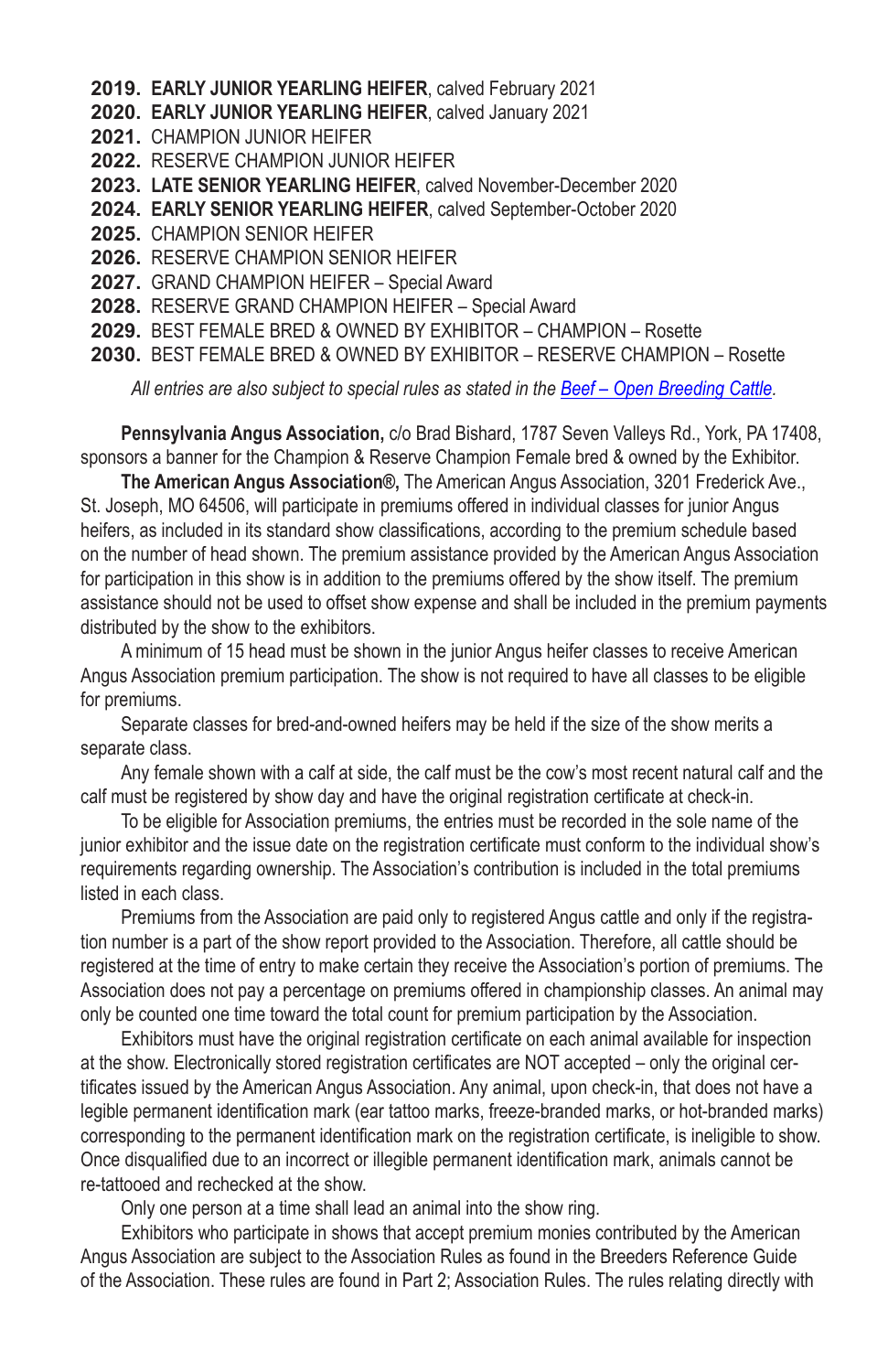the exhibition of Angus cattle are Part 2: Association Rules; Rule 800 Series; including Rule 800-810. These rules can be found at www.angus.org.

Altering the conformation and/or appearance of an animal for exhibition is prohibited. This includes the covering of white skin, false tail heads (or use of any false hair), with the exception of false tail switches. The use of graphite, powders, hemp, or other similar substances used externally are also prohibited. Other prohibited products include those used internally such as steroids, illegal or unlicensed pharmaceuticals, or artificial filling. Any animal found to be in violation will be barred from showing.

At any show for which the American Angus Association appropriates funds toward the payment of premiums, no exhibitors, individuals assisting exhibitors, or member owners at such show shall be allowed to use any coloring agents on any animal exhibited. The Association may adopt and implement various tests designed to monitor this prohibition, including but not limited to a "white towel" or "white glove" test. No aerosol cans or other pressurized containers will be allowed in designated make-up areas.

All animals exhibited are subject to DNA marker or blood type test to verify accuracy of parentage as covered under the Association Rules and for other testing as required by the individual show.

Authorized representatives of the Association have the authority to enforce the rules set forth herein as well as in the Association Rules, including the barring of a registered animal from a livestock show at which it is to be shown if there are reasonable grounds to believe a violation as oc‑ cured.

Junior Show Premium Participation schedule: 15-24 head = \$100; 25-50 head = \$300; 51- 75 head = \$375; 76-100 head = \$450; 101-125 head = \$600; 126 or more head = \$1,000. Premium participation is based on the previous year number of head. Only registered Angus cattle that meet the age requirements listed within this classification are eligible to receive premium participation and be counted in the total number of head shown. Champion and Reserve Champion placings are not counted in the number of head shown.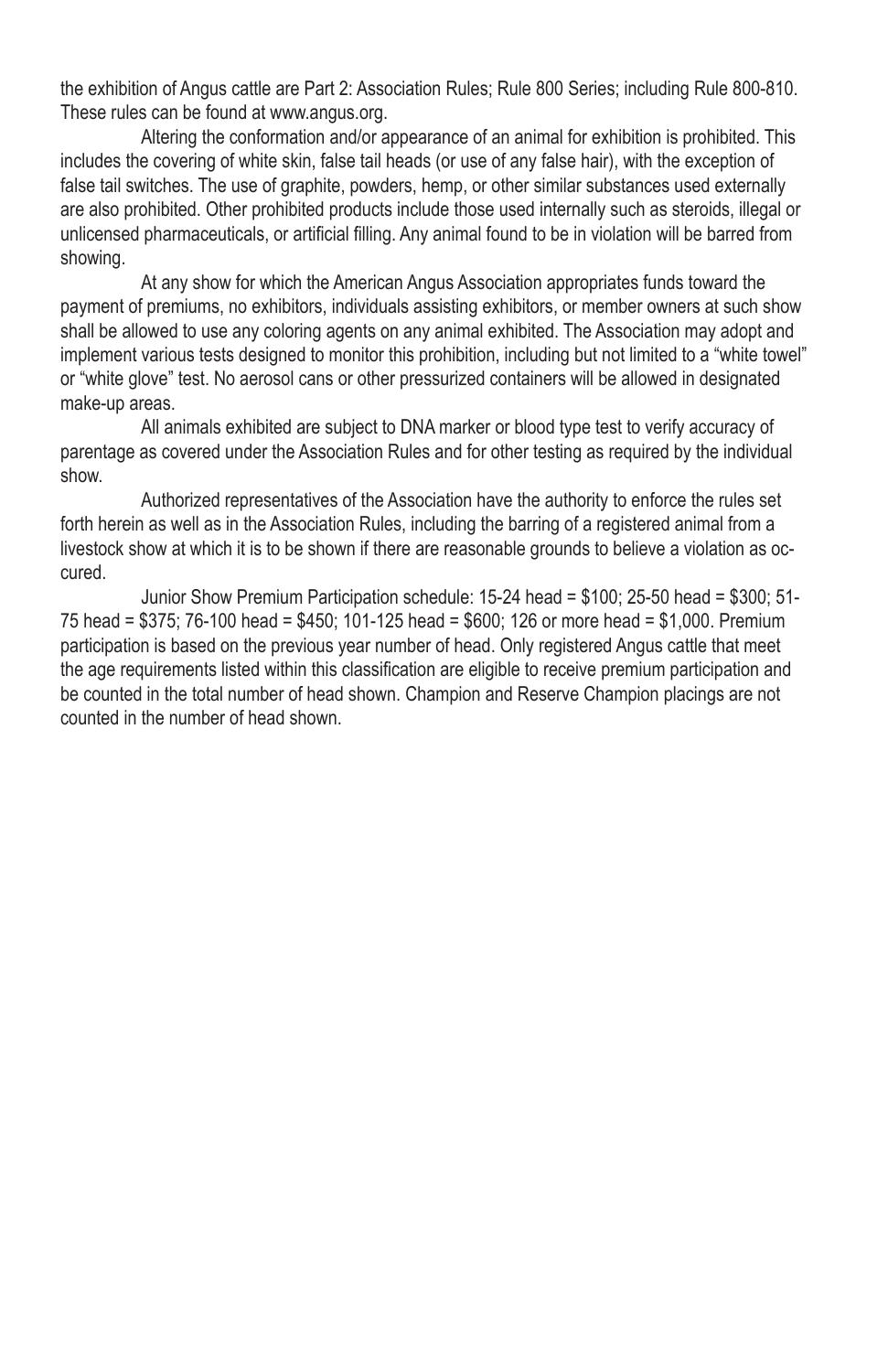### **CHAROLAIS**

| <b>Placing</b>                                        |  |  | 1st 2nd 3rd $4th$ 5 <sup>th</sup> 6 <sup>th</sup> 7 <sup>th</sup> |  | <b>Class Total</b> |
|-------------------------------------------------------|--|--|-------------------------------------------------------------------|--|--------------------|
| <b>Premiums</b>                                       |  |  | \$45 \$40 \$35 \$30 \$25 \$15 \$10                                |  | \$200              |
| Grand Champion - \$100; Reserve Grand Champion - \$80 |  |  |                                                                   |  |                    |

- **2050. COW/CALF PAIR**, cows three (3) years of age and younger, cows must be born January 1, 2019 through August 31, 2020. Calf must be the cow's most recent natural calf and be no more than 280 days of age on show day.
- **2051. COW/CALF PAIR**, cows four (4) years of age and older, cows must be born December 31, 2018, or earlier. Calf must be the cow's most recent natural calf and be no more than 280 days of age on the day of show.
- **2052.** GRAND CHAMPION COW/CALF PAIR
- **2053.** RESERVE GRAND CHAMPION COW/CALF PAIR
- **2054. JUNIOR HEIFER CALF**, calved March 2022 and after
- **2055. JUNIOR HEIFER CALF**, calved February 2022
- **2056. JUNIOR HEIFER CALF**, calved January 2022
- **2057.** CHAMPION JUNIOR HEIFER CALF
- **2058.** RESERVE CHAMPION JUNIOR HEIFER CALF
- **2059. LATE SENIOR HEIFER CALF**, calved November-December 2021
- **2060. EARLY SENIOR HEIFER CALF**, calved September-October 2021
- **2061.** CHAMPION SENIOR HEIFER CALF
- **2062.** RESERVE CHAMPION SENIOR HEIFER CALF
- **2063. LATE SUMMER YEARLING HEIFER**, calved July‑August 2021
- **2064. EARLY SUMMER YEARLING HEIFER**, calved May‑June 2021
- **2065.** CHAMPION INTERMEDIATE HEIFER
- **2066.** RESERVE CHAMPION INTERMEDIATE HEIFER
- **2067. APRIL JUNIOR YEARLING HEIFER**, calved April 2021
- **2068. MARCH JUNIOR YEARLING HEIFER**, calved March 2021
- **2069. EARLY JUNIOR YEARLING HEIFER**, calved February 2021
- **2070. EARLY JUNIOR YEARLING HEIFER**, calved January 2021
- **2071.** CHAMPION JUNIOR HEIFER
- **2072.** RESERVE CHAMPION JUNIOR HEIFER
- **2073. LATE SENIOR YEARLING HEIFER**, calved November‑December 2020
- **2074. EARLY SENIOR YEARLING HEIFER**, calved September‑October 2020
- **2075.** SENIOR HEIFER CHAMPION
- **2076.** RESERVE SENIOR HEIFER CHAMPION
- **2077.** GRAND CHAMPION HEIFER Special Award
- **2078.** RESERVE GRAND CHAMPION HEIFER Special Award
- **2079.** BEST FEMALE BRED & OWNED BY EXHIBITOR CHAMPION Rosette
- **2080.** BEST FEMALE BRED & OWNED BY EXHIBITOR RESERVE CHAMPION Rosette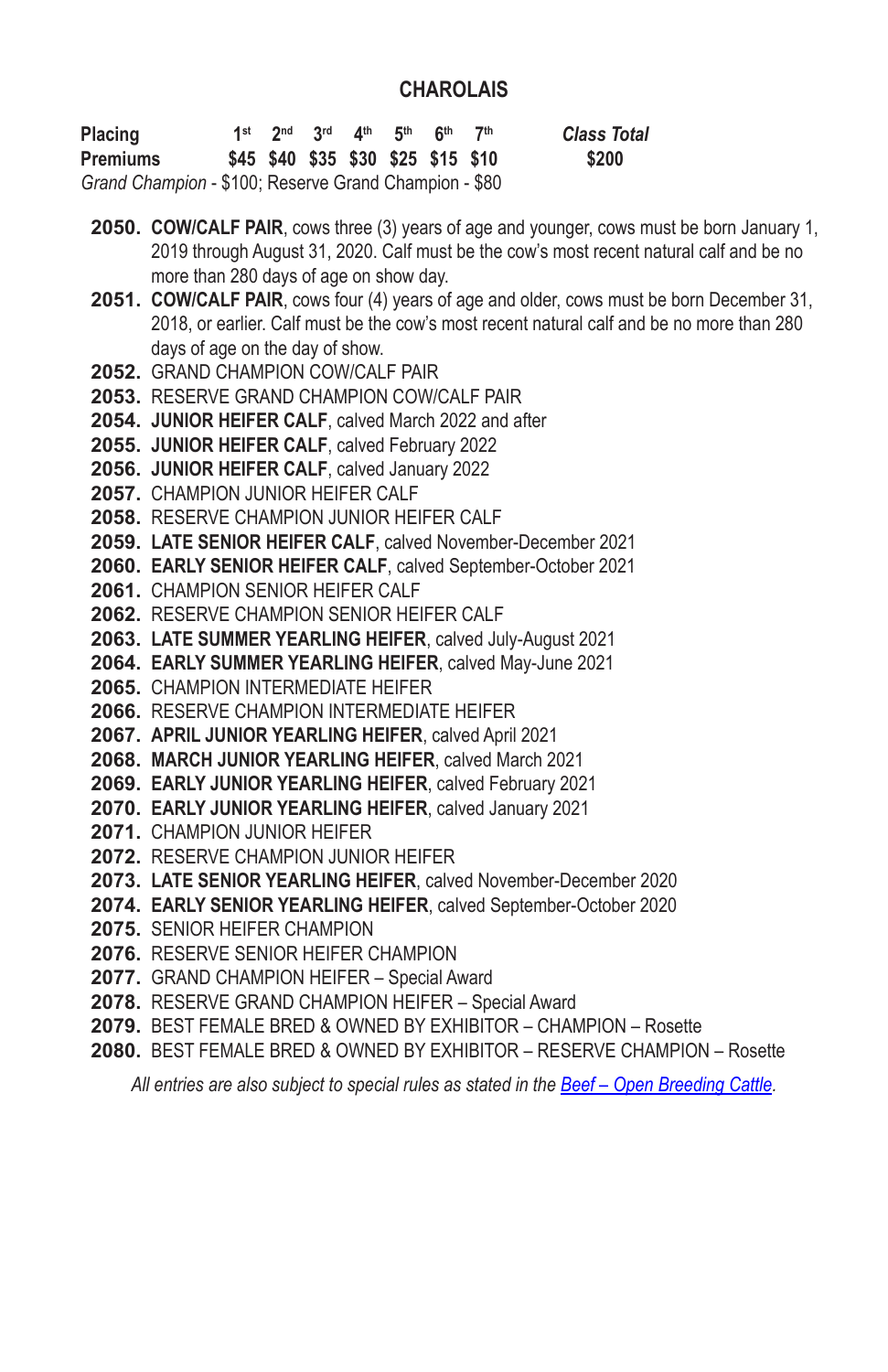### **CHIANINA**

Breeding cattle must have a mimum of 6.25% Chianina blood to participate.

| <b>Placing</b>                                        |  |  | 1st 2nd 3rd 4th 5th 6th | 7 <sup>th</sup>                    | <b>Class Total</b> |
|-------------------------------------------------------|--|--|-------------------------|------------------------------------|--------------------|
|                                                       |  |  |                         | \$45 \$40 \$35 \$30 \$25 \$15 \$10 | \$200              |
| Grand Champion - \$100; Reserve Grand Champion - \$80 |  |  |                         |                                    |                    |

**2100. COW/CALF PAIR**, cows three (3) years of age and younger, cows must be born January 1, 2019 through August 31, 2020. Calf must be the cow's most recent natural calf and be no more than 280 days of age on show day.

- **2101. COW/CALF PAIR**, cows four (4) years of age and older, cows must be born December 31, 2018, or earlier. Calf must be the cow's most recent natural calf and be no more than 280 days of age on the day of show.
- **2102.** GRAND CHAMPION COW/CALF PAIR
- **2103.** RESERVE GRAND CHAMPION COW/CALF PAIR
- **2104. JUNIOR HEIFER CALF**, calved March 2022 and after
- **2105. JUNIOR HEIFER CALF**, calved February 2022
- **2106. JUNIOR HEIFER CALF**, calved January 2022
- **2107.** CHAMPION JUNIOR HEIFER CALF
- **2108.** RESERVE CHAMPION JUNIOR HEIFER CALF
- **2109. LATE SENIOR HEIFER CALF**, calved November-December 2021
- **2110. EARLY SENIOR HEIFER CALF**, calved September-October 2021
- **2111.** CHAMPION SENIOR HEIFER CALF
- **2112.** RESERVE CHAMPION SENIOR HEIFER CALF
- **2113. LATE SUMMER YEARLING HEIFER**, calved July‑August 2021
- **2114. EARLY SUMMER YEARLING HEIFER**, calved May‑June 2021
- **2115.** CHAMPION INTERMEDIATE HEIFER
- **2116.** RESERVE CHAMPION INTERMEDIATE HEIFER
- **2117. APRIL JUNIOR YEARLING HEIFER**, calved April 2021
- **2118. MARCH JUNIOR YEARLING HEIFER**, calved March 2021
- **2119. EARLY JUNIOR YEARLING HEIFER**, calved February 2021
- **2120. EARLY JUNIOR YEARLING HEIFER**, calved January 2021
- **2121.** CHAMPION JUNIOR HEIFER
- **2122.** RESERVE CHAMPION JUNIOR HEIFER
- **2123. LATE SENIOR YEARLING HEIFER**, calved November‑December 2020
- **2124. EARLY SENIOR YEARLING HEIFER**, calved September‑October 2020
- **2125.** SENIOR HEIFER CHAMPION
- **2126.** RESERVE SENIOR HEIFER CHAMPION
- **2127.** GRAND CHAMPION HEIFER Special Award
- **2128.** RESERVE GRAND CHAMPION HEIFER Special Award
- **2129.** BEST FEMALE BRED & OWNED BY EXHIBITOR CHAMPION Rosette
- **2130.** BEST FEMALE BRED & OWNED BY EXHIBITOR RESERVE CHAMPION Rosette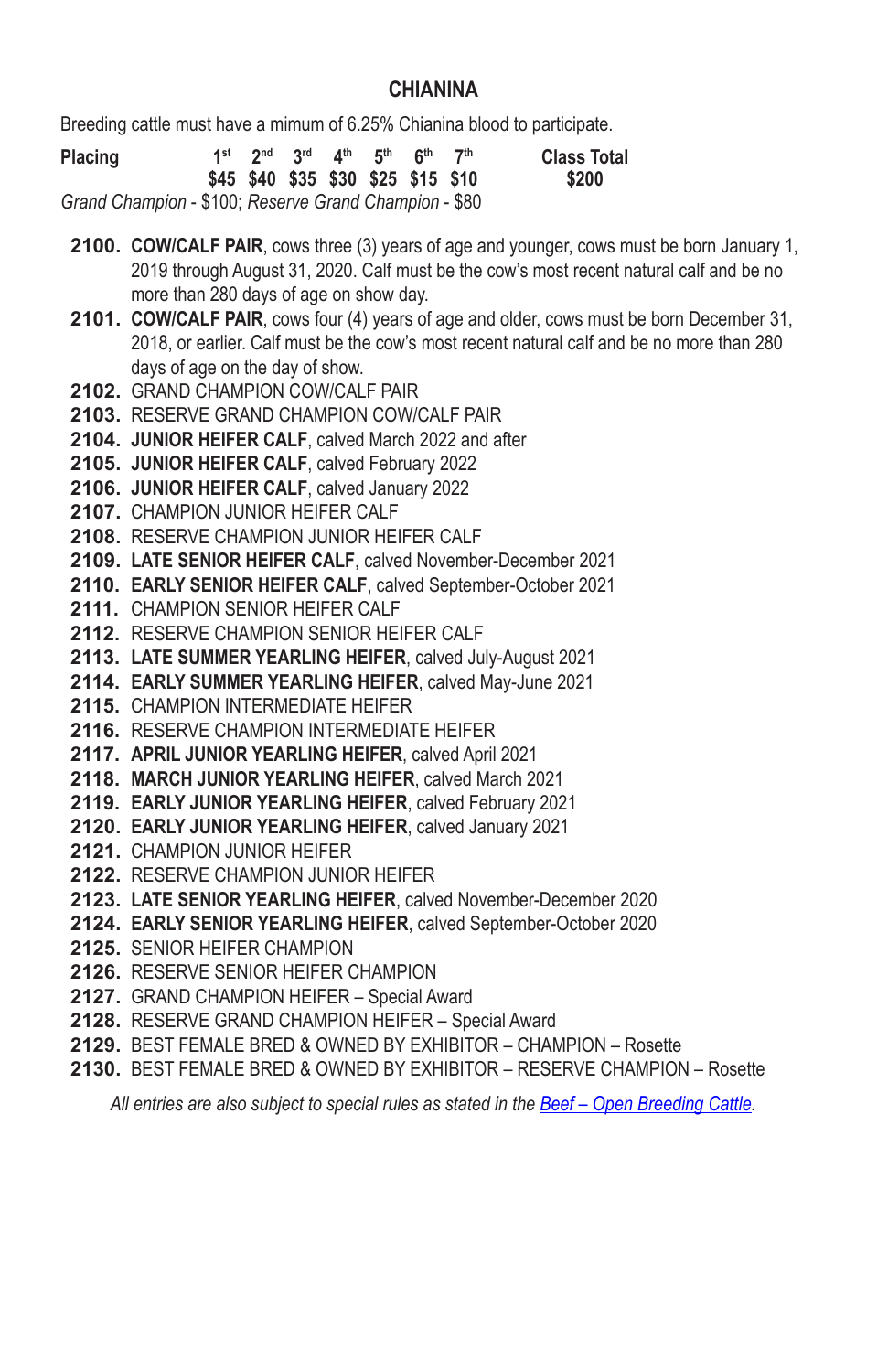### **HEREFORD**

Cattle entered must be registered in the Herd Book of American Hereford Association (AHA). Entries with registrations "pending" or illegible tattoos or improper tattoos as shown on the registration certificate at check-in time are ineligible for competition.

| Placing                                               |  |  | 1st 2nd 3rd 4th 5th 6th 7th<br>\$45 \$40 \$35 \$30 \$25 \$15 \$10 |  | <b>Class Total</b><br>\$200 |
|-------------------------------------------------------|--|--|-------------------------------------------------------------------|--|-----------------------------|
| Grand Champion - \$100; Reserve Grand Champion - \$80 |  |  |                                                                   |  |                             |

- **2150. COW/CALF PAIR**, cows three (3) years of age and younger, cows must be born January 1, 2019 through August 31, 2020. Calf must be the cow's most recent natural calf and be no more than 240 days of age on show day.
- **2151. COW/CALF PAIR**, cows four (4) years of age and older, cows must be born December 31, 2018, or earlier. Calf must be the cow's most recent natural calf and be no more than 280 days of age on the day of show.
- **2152.** GRAND CHAMPION COW/CALF PAIR
- **2153.** RESERVE GRAND CHAMPION COW/CALF PAIR
- **2154. JUNIOR HEIFER CALF**, calved March 2022 and after
- **2155. JUNIOR HEIFER CALF**, calved February 2022
- **2156. JUNIOR HEIFER CALF**, calved January 2022
- **2157.** CHAMPION JUNIOR HEIFER CALF
- **2158.** RESERVE CHAMPION JUNIOR HEIFER CALF
- **2159. LATE SENIOR HEIFER CALF**, calved November-December 2021
- **2160. EARLY SENIOR HEIFER CALF**, calved September-October 2021
- **2161.** CHAMPION SENIOR HEIFER CALF
- **2162.** RESERVE CHAMPION SENIOR HEIFER CALF
- **2163. LATE SUMMER YEARLING HEIFER**, calved July‑August 2021
- **2164. EARLY SUMMER YEARLING HEIFER**, calved May‑June 2021
- **2165.** CHAMPION INTERMEDIATE HEIFER
- **2166.** RESERVE CHAMPION INTERMEDIATE HEIFER
- **2167. APRIL JUNIOR YEARLING HEIFER**, calved April 2021
- **2168. MARCH JUNIOR YEARLING HEIFER**, calved March 2021
- **2169. EARLY JUNIOR YEARLING HEIFER**, calved February 2021
- **2170. EARLY JUNIOR YEARLING HEIFER**, calved January 2021
- **2171.** CHAMPION JUNIOR HEIFER
- **2172.** RESERVE CHAMPION JUNIOR HEIFER
- **2173. LATE SENIOR YEARLING HEIFER**, calved November‑December 2020
- **2174. EARLY SENIOR YEARLING HEIFER**, calved September‑October 2020
- **2175.** SENIOR HEIFER CHAMPION
- **2176.** RESERVE SENIOR HEIFER CHAMPION
- **2177.** GRAND CHAMPION HEIFER Special Award
- **2178.** RESERVE GRAND CHAMPION HEIFER Special Award
- **2179.** BEST FEMALE BRED & OWNED BY EXHIBITOR CHAMPION Rosette
- **2180.** BEST FEMALE BRED & OWNED BY EXHIBITOR RESERVE CHAMPION Rosette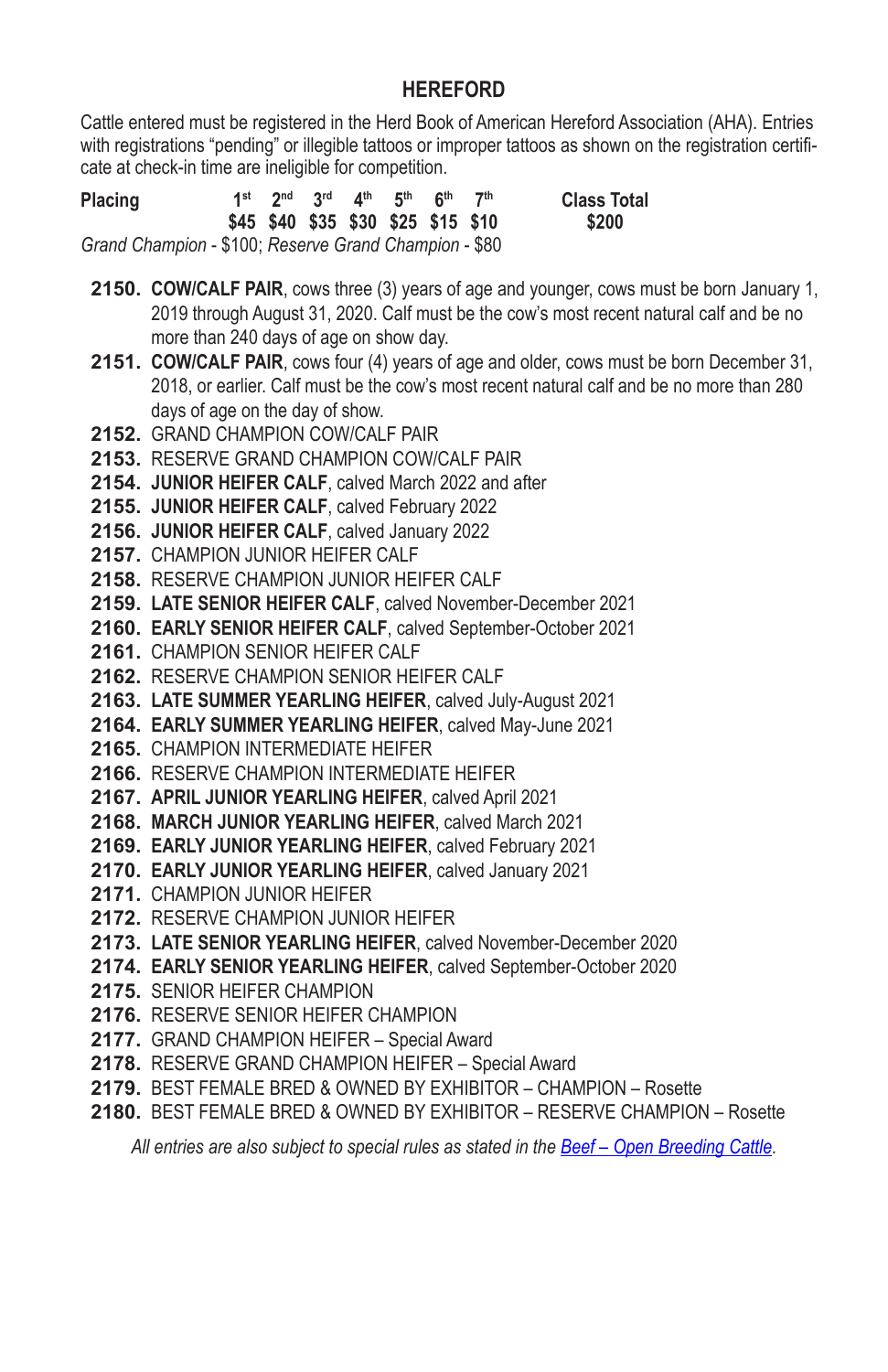### **HIGHLAND**

### *Showmanship*

- **2200. PEE WEE SHOWMANSHIP** 7 years and under Ribbons
- **2201. JUNIOR DIVISION SHOWMANSHIP** 8-11 years Ribbons
- **2202. INTERMEDIATE DIVISION SHOWMANSHIP** 12 to 15 years Ribbons
- **2203. SENIOR DIVISION SHOWMANSHIP** 16 to 21 years Ribbons
- **2204.** CHAMPION SHOWMANSHIP Rosette
- **2205.** RESERVE CHAMPION SHOWMANSHIP Rosette

#### **SPECIAL AWARD:**

Mid-Atlantic Highland Association will sponsor a special award for Champion and Reserve Champion Showmanship winners.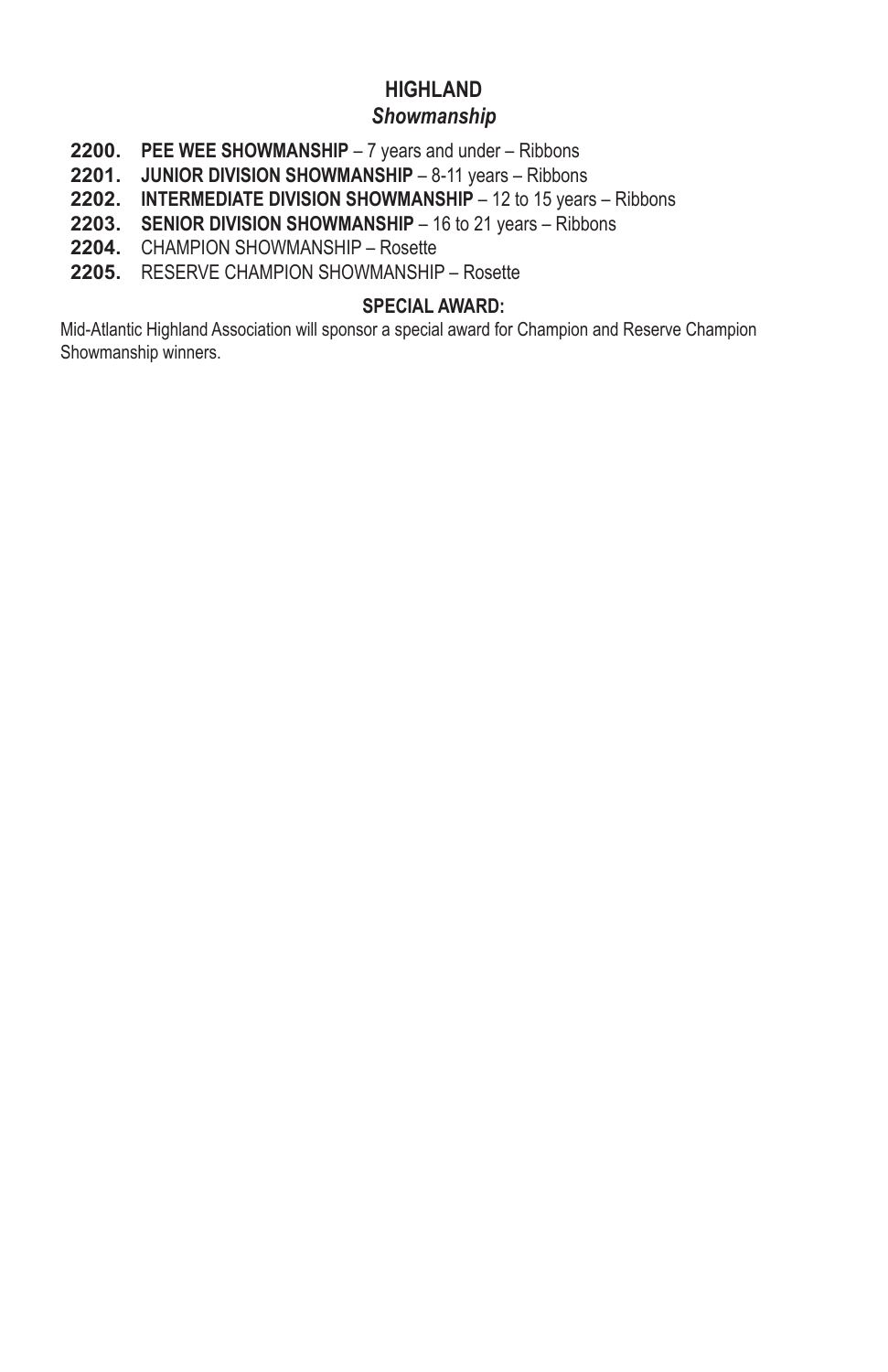## **LIMOUSIN/LIM-FLEX**

All animals must be registered with the North American Limousin Foundation (NALF). All Cattle shown, including calves at the side of the dam, must be 75% Limousin (NALF percentage, not actual) or greater as indicated on orange NALF registration certificates. Animals shown must be solid red or black above the flanks, excluding birth marks.

| Placing                                               |  | 1st $2^{nd}$ $3^{rd}$ $4^{th}$ $5^{th}$ $6^{th}$ |  | 7th | <b>Class Total</b> |
|-------------------------------------------------------|--|--------------------------------------------------|--|-----|--------------------|
| Premiums                                              |  | \$45 \$40 \$35 \$30 \$25 \$15 \$10               |  |     | \$200              |
| Grand Champion - \$100; Reserve Grand Champion - \$80 |  |                                                  |  |     |                    |

- **2250. COW/CALF PAIR**, cows three (3) years of age and younger, cows must be born January 1, 2019 through August 31, 2020. Calf must be the cow's most recent natural calf and be no more than 280 days of age on show day.
- **2251. COW/CALF PAIR**, cows four (4) years of age and older, cows must be born December 31, 2018, or earlier. Calf must be the cow's most recent natural calf and be no more than 280 days of age on the day of show.
- **2252.** GRAND CHAMPION COW/CALF PAIR
- **2253.** RESERVE GRAND CHAMPION COW/CALF PAIR
- **2254. JUNIOR HEIFER CALF**, calved March 2022 and after
- **2255. JUNIOR HEIFER CALF**, calved February 2022
- **2256. JUNIOR HEIFER CALF**, calved January 2022
- **2257. CHAMPION JUNIOR HEIFER CAI F**
- **2258.** RESERVE CHAMPION JUNIOR HEIFER CALF
- **2259. LATE SENIOR HEIFER CALF**, calved November-December 2021
- **2260. EARLY SENIOR HEIFER CALF**, calved September-October 2021
- **2261.** CHAMPION SENIOR HEIFER CALF
- **2262.** RESERVE CHAMPION SENIOR HEIFER CALF
- **2263. LATE SUMMER YEARLING HEIFER**, calved July‑August 2021
- **2264. EARLY SUMMER YEARLING HEIFER**, calved May‑June 2021
- **2265.** CHAMPION INTERMEDIATE HEIFER
- **2266.** RESERVE CHAMPION INTERMEDIATE HEIFER
- **2267. APRIL JUNIOR YEARLING HEIFER**, calved April 2021
- **2268. MARCH JUNIOR YEARLING HEIFER**, calved March 2021
- **2269. EARLY JUNIOR YEARLING HEIFER**, calved February 2021
- **2270. EARLY JUNIOR YEARLING HEIFER**, calved January 2021
- **2271.** CHAMPION JUNIOR HEIFER
- **2272.** RESERVE CHAMPION JUNIOR HEIFER
- **2273. LATE SENIOR YEARLING HEIFER**, calved November‑December 2020
- **2274. EARLY SENIOR YEARLING HEIFER**, calved September‑October 2020
- **2275.** SENIOR HEIFER CHAMPION
- **2276.** RESERVE SENIOR HEIFER CHAMPION
- **2277.** GRAND CHAMPION HEIFER Special Award
- **2278.** RESERVE GRAND CHAMPION HEIFER Special Award
- **2279.** BEST FEMALE BRED & OWNED BY EXHIBITOR CHAMPION Rosette
- **2280.** BEST FEMALE BRED & OWNED BY EXHIBITOR RESERVE CHAMPION Rosette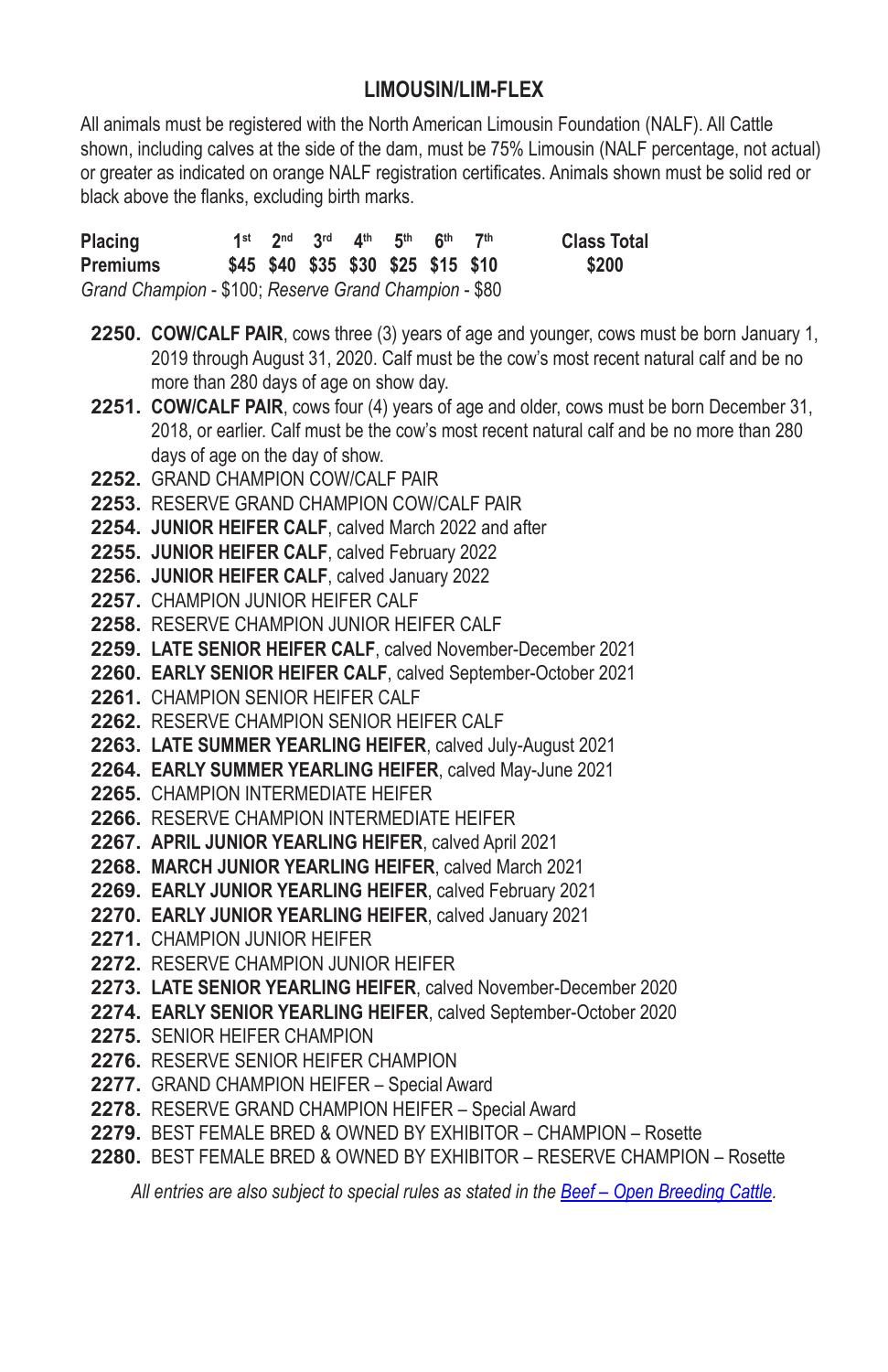#### **EASTERN REGIONAL JUNIOR MAINE-ANJOU SHOW**

 Maine-Anjou - All animals must be registered seventy-five percent (75%) or greater in the Maine-Anjou Show.

**Placing 1st 2nd 3rd 4th 5th 6th 7th Class Total Premiums \$45 \$40 \$35 \$30 \$25 \$15 \$10 \$200** *Grand Champion* - \$100; *Reserve Grand Champion* - \$80

- **2300. COW/CALF PAIR**, cows three (3) years of age and younger, cows must be born January 1, 2019 through August 31, 2020. Calf must be the cow's most recent natural calf and be no more than 280 days of age on show day.
- **2301. COW/CALF PAIR**, cows four (4) years of age and older, cows must be born December 31, 2018, or earlier. Calf must be the cow's most recent natural calf and be no more than 280 days of age on the day of show.
- **2302.** GRAND CHAMPION COW/CALF PAIR
- **2303.** RESERVE GRAND CHAMPION COW/CALF PAIR
- **2304. JUNIOR HEIFER CALF**, calved March 2022 and after
- **2305. JUNIOR HEIFER CALF**, calved February 2022
- **2306. JUNIOR HEIFER CALF**, calved January 2022
- **2307.** CHAMPION JUNIOR HEIFER CALF
- **2308.** RESERVE CHAMPION JUNIOR HEIFER CALF
- **2309. LATE SENIOR HEIFER CALF**, calved November-December 2021
- **2310. EARLY SENIOR HEIFER CALF**, calved September-October 2021
- **2311.** CHAMPION SENIOR HEIFER CALF
- **2312.** RESERVE CHAMPION SENIOR HEIFER CALF
- **2313. LATE SUMMER YEARLING HEIFER**, calved July‑August 2021
- **2314. EARLY SUMMER YEARLING HEIFER**, calved May‑June 2021
- **2315.** CHAMPION INTERMEDIATE HEIFER
- **2316.** RESERVE CHAMPION INTERMEDIATE HEIFER
- **2317. APRIL JUNIOR YEARLING HEIFER**, calved April 2021
- **2318. MARCH JUNIOR YEARLING HEIFER**, calved March 2021
- **2319. EARLY JUNIOR YEARLING HEIFER**, calved February 2021
- **2320. EARLY JUNIOR YEARLING HEIFER**, calved January 2021
- **2321.** CHAMPION JUNIOR HEIFER
- **2322.** RESERVE CHAMPION JUNIOR HEIFER
- **2323. LATE SENIOR YEARLING HEIFER**, calved November‑December 2020
- **2324. EARLY SENIOR YEARLING HEIFER**, calved September‑October 2020
- **2325.** SENIOR HEIFER CHAMPION
- **2326.** RESERVE SENIOR HEIFER CHAMPION
- **2327.** GRAND CHAMPION HEIFER Special Award
- **2328.** RESERVE GRAND CHAMPION HEIFER Special Award
- **2329.** BEST FEMALE BRED & OWNED BY EXHIBITOR CHAMPION Rosette
- **2330.** BEST FEMALE BRED & OWNED BY EXHIBITOR RESERVE CHAMPION Rosette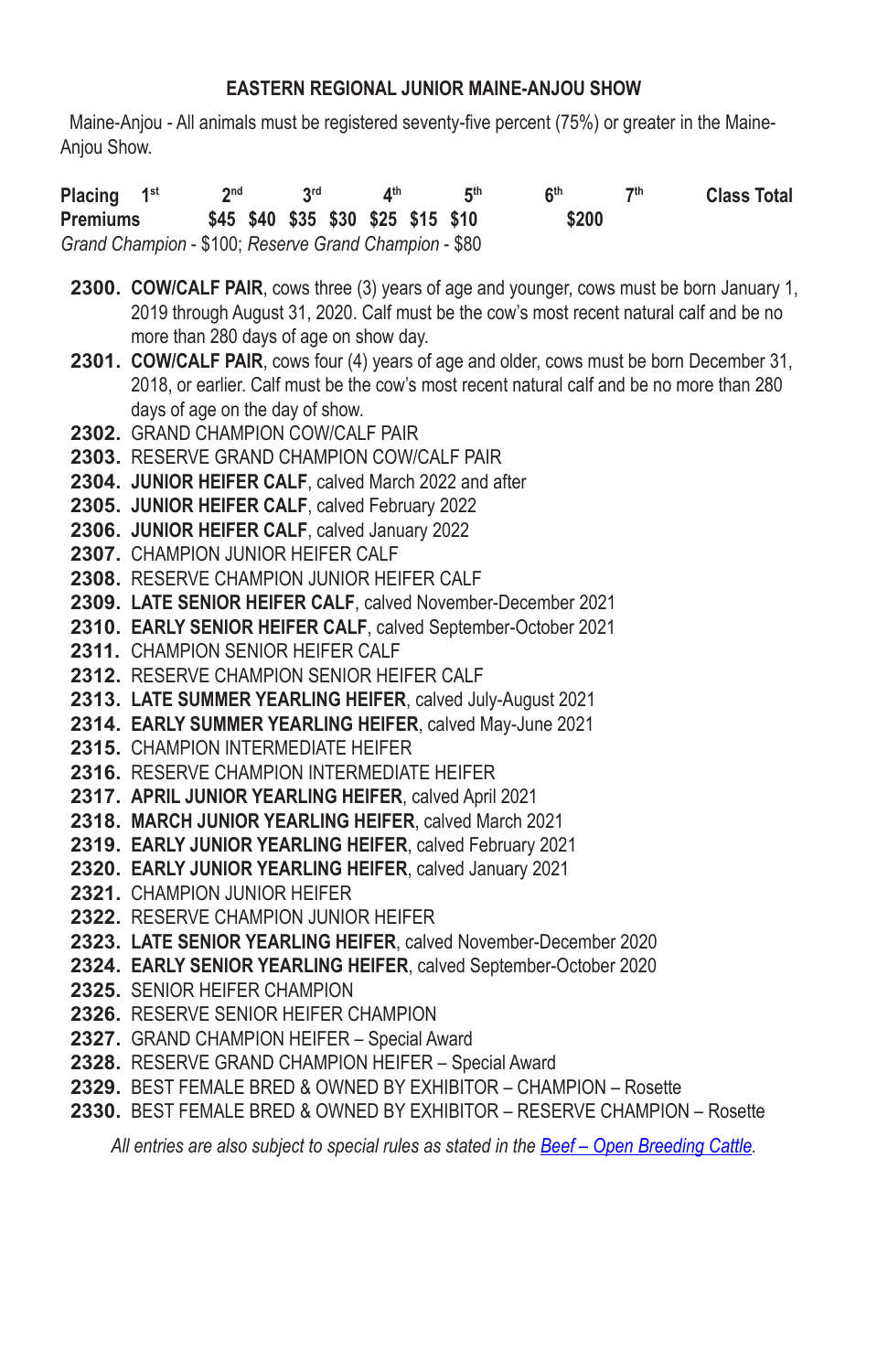### **MAINETAINER**

- MaineTainer - All animals must be registered 1/4th - 5/8ths Maine-Anjou.

**Placing 1st 2nd 3rd 4th 5th 6th 7th Class Total Premiums \$45 \$40 \$35 \$30 \$25 \$15 \$10 \$200** *Grand Champion* - \$100; *Reserve Grand Champion* - \$80

- **2350. COW/CALF PAIR**, cows three (3) years of age and younger, cows must be born January 1, 2019 through August 31, 2020. Calf must be the cow's most recent natural calf and be no more than 280 days of age on show day.
- **2351. COW/CALF PAIR**, cows four (4) years of age and older, cows must be born December 31, 2018, or earlier. Calf must be the cow's most recent natural calf and be no more than 280 days of age on the day of show.
- **2352.** GRAND CHAMPION COW/CALF PAIR
- **2353.** RESERVE GRAND CHAMPION COW/CALF PAIR
- **2354. JUNIOR HEIFER CALF**, calved March 2022 and after
- **2355. JUNIOR HEIFER CALF**, calved February 2022
- **2356. JUNIOR HEIFER CALF**, calved January 2022
- **2357.** CHAMPION JUNIOR HEIFER CALF
- **2358.** RESERVE CHAMPION JUNIOR HEIFER CALF
- **2359. LATE SENIOR HEIFER CALF**, calved November-December 2021
- **2360. EARLY SENIOR HEIFER CALF**, calved September-October 2021
- **2361.** CHAMPION SENIOR HEIFER CALF
- **2362.** RESERVE CHAMPION SENIOR HEIFER CALF
- **2363. LATE SUMMER YEARLING HEIFER**, calved July‑August 2021
- **2364. EARLY SUMMER YEARLING HEIFER**, calved May‑June 2021
- **2365.** CHAMPION INTERMEDIATE HEIFER
- **2366.** RESERVE CHAMPION INTERMEDIATE HEIFER
- **2367. APRIL JUNIOR YEARLING HEIFER**, calved April 2021
- **2368. MARCH JUNIOR YEARLING HEIFER**, calved March 2021
- **2369. EARLY JUNIOR YEARLING HEIFER**, calved February 2021
- **2370. EARLY JUNIOR YEARLING HEIFER**, calved January 2021
- **2371.** CHAMPION JUNIOR HEIFER
- **2372.** RESERVE CHAMPION JUNIOR HEIFER
- **2373. LATE SENIOR YEARLING HEIFER**, calved November‑December 2020
- **2374. EARLY SENIOR YEARLING HEIFER**, calved September‑October 2020
- **2375.** SENIOR HEIFER CHAMPION
- **2376.** RESERVE SENIOR HEIFER CHAMPION
- **2377.** GRAND CHAMPION HEIFER Special Award
- **2378.** RESERVE GRAND CHAMPION HEIFER Special Award
- **2379.** BEST FEMALE BRED & OWNED BY EXHIBITOR CHAMPION Rosette
- **2380.** BEST FEMALE BRED & OWNED BY EXHIBITOR RESERVE CHAMPION Rosette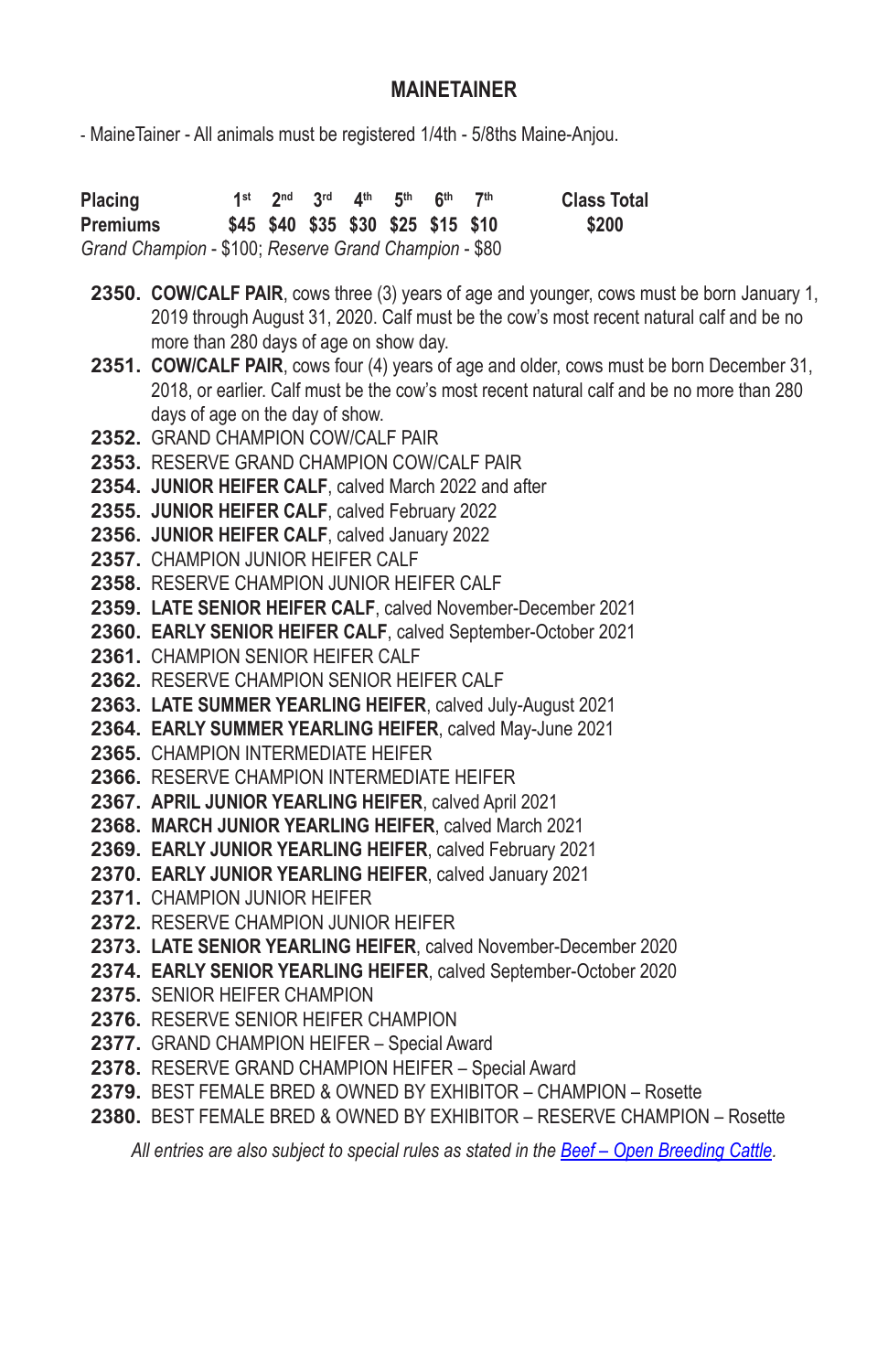### **RED ANGUS**

| Placing                                         |  | 1st 2nd 3rd 4th 5th 6th            |  | 7th | <b>Class Total</b> |
|-------------------------------------------------|--|------------------------------------|--|-----|--------------------|
| Premiums                                        |  | \$45 \$40 \$35 \$30 \$25 \$15 \$10 |  |     | \$200              |
| Grand Champion - \$100; Reserve Champion - \$80 |  |                                    |  |     |                    |

**2400. COW/CALF PAIR**, cows three (3) years of age and younger, cows must be born January 1, 2019 through August 31, 2020. Calf must be the cow's most recent natural calf and be no more than 280 days of age on show day.

- **2401. COW/CALF PAIR**, cows four (4) years of age and older, cows must be born December 31, 2018 or earlier. Calf must be the cow's most recent natural calf and be no more than 280 days of age on the day of show.
- **2402.** GRAND CHAMPION COW/CALF PAIR
- **2403.** RESERVE GRAND CHAMPION COW/CALF PAIR
- **2404. JUNIOR HEIFER CALF**, calved March 2022 and after
- **2405. JUNIOR HEIFER CALF**, calved February 2022
- **2406. JUNIOR HEIFER CALF**, calved January 2022
- **2407.** CHAMPION JUNIOR HEIFER CALF
- **2408.** RESERVE CHAMPION JUNIOR HEIFER CALF
- **2409. LATE SENIOR HEIFER CALF**, calved November-December 2021
- **2410. EARLY SENIOR HEIFER CALF**, calved September-October 2021
- **2411.** CHAMPION SENIOR HEIFER CALF
- **2412.** RESERVE CHAMPION SENIOR HEIFER CALF
- **2413. LATE SUMMER YEARLING HEIFER**, calved July‑August 2021
- **2414. EARLY SUMMER YEARLING HEIFER**, calved May‑June 2021
- **2415.** CHAMPION INTERMEDIATE HEIFER
- **2416.** RESERVE CHAMPION INTERMEDIATE HEIFER
- **2417. APRIL JUNIOR YEARLING HEIFER**, calved April 2021
- **2418. MARCH JUNIOR YEARLING HEIFER**, calved March 2021
- **2419. EARLY JUNIOR YEARLING HEIFER**, calved February 2021
- **2420. EARLY JUNIOR YEARLING HEIFER**, calved January 2021
- **2421.** CHAMPION JUNIOR HEIFER
- **2422.** RESERVE CHAMPION JUNIOR HEIFER
- **2423. LATE SENIOR YEARLING HEIFER**, calved November‑December 2020
- **2424. EARLY SENIOR YEARLING HEIFER**, calved September‑October 2020
- **2425.** SENIOR HEIFER CHAMPION
- **2426.** RESERVE SENIOR HEIFER CHAMPION
- **2427.** GRAND CHAMPION HEIFER Special Award
- **2428.** RESERVE GRAND CHAMPION HEIFER Special Award
- **2429.** BEST FEMALE BRED & OWNED BY EXHIBITOR CHAMPION Rosette
- **2430.** BEST FEMALE BRED & OWNED BY EXHIBITOR RESERVE CHAMPION Rosette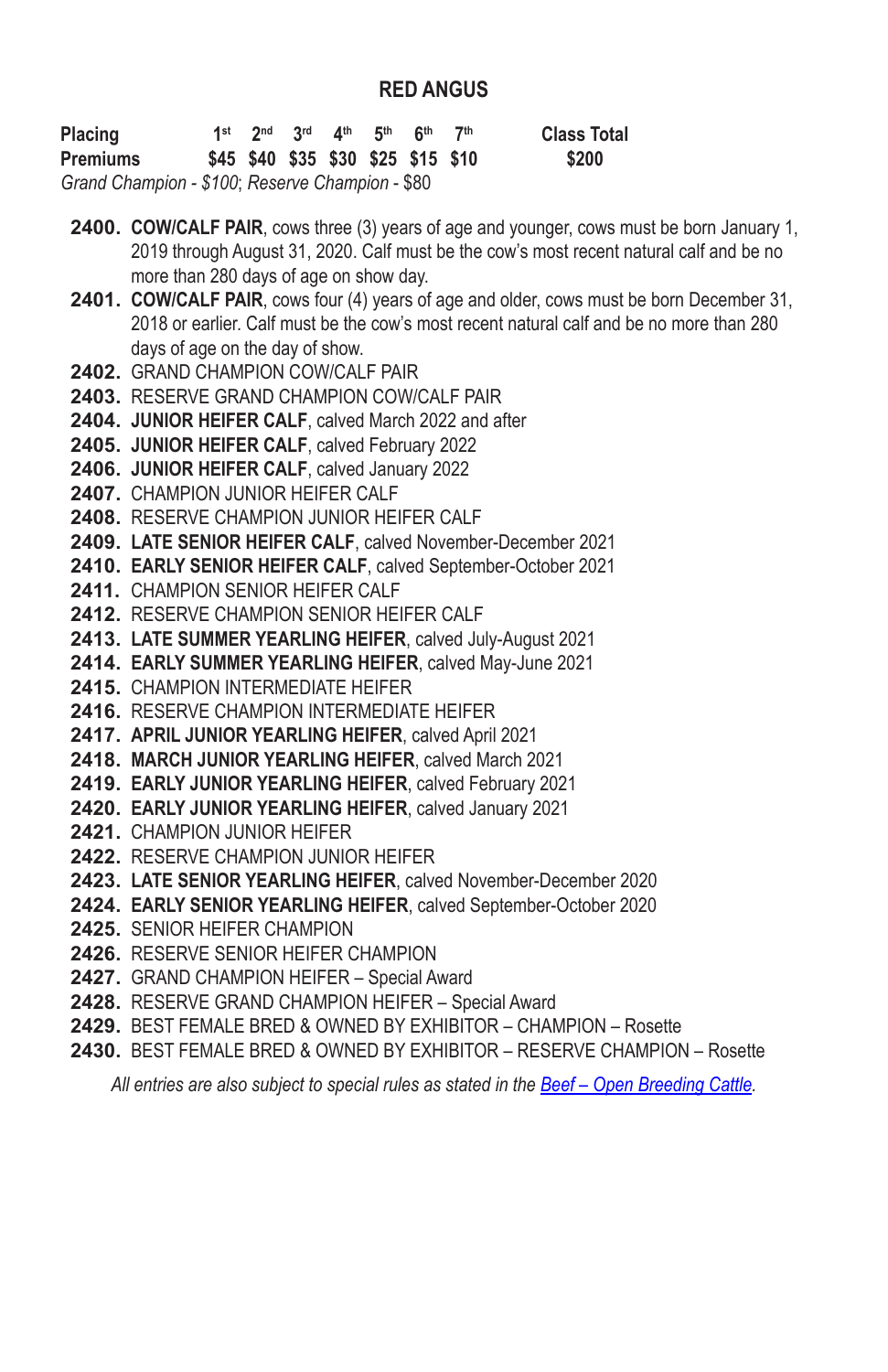## **SHORTHORN**

All animals must be registered as the property of the exhibitor in the records of the American Shorthorn Association (ASA) by the time of the fair show. Please refer to specific show guidelines for a Junior Show ownership deadline.

**Placing 1st 2nd 3rd 4th 5th 6th 7th Class Total Premiums \$45 \$40 \$35 \$30 \$25 \$15 \$10 \$200** *Grand Champion* - \$100; *Reserve Grand Champion* - \$80

Keystone International Livestock Exposition has been designated by the Pennsylvania Shorthorn Association as the official State Show. All cattle shown by members of that association are eligible for awards and/ or premiums given by that association.

- **2450. COW/CALF PAIR**, cows three (3) years of age and younger, cows must be born January 1, 2019 through August 31, 2020. Calf must be the cow's most recent natural calf and be no more than 280 days of age on show day.
- **2451. COW/CALF PAIR**, cows four (4) years of age and older, cows must be born December 31, 2018, or earlier. Calf must be the cow's most recent natural calf and be no more than 280 days of age on the day of show.
- **2452.** GRAND CHAMPION COW/CALF PAIR
- **2453.** RESERVE GRAND CHAMPION COW/CALF PAIR
- **2454. JUNIOR HEIFER CALF**, calved March 2022 and after
- **2455. JUNIOR HEIFER CALF**, calved February 2022
- **2456. JUNIOR HEIFER CALF**, calved January 2022
- **2457.** CHAMPION JUNIOR HEIFER CALF
- **2458.** RESERVE CHAMPION JUNIOR HEIFER CALF
- **2459. LATE SENIOR HEIFER CALF**, calved November-December 2021
- **2460. EARLY SENIOR HEIFER CALF**, calved September-October 2021
- **2461.** CHAMPION SENIOR HEIFER CALF
- **2462.** RESERVE CHAMPION SENIOR HEIFER CALF
- **2463. LATE SUMMER YEARLING HEIFER**, calved July‑August 2021
- **2464. EARLY SUMMER YEARLING HEIFER**, calved May‑June 2021
- **2465.** CHAMPION INTERMEDIATE HEIFER
- **2466.** RESERVE CHAMPION INTERMEDIATE HEIFER
- **2467. APRIL JUNIOR YEARLING HEIFER**, calved April 2021
- **2468. MARCH JUNIOR YEARLING HEIFER**, calved March 2021
- **2469. EARLY JUNIOR YEARLING HEIFER**, calved February 2021
- **2470. EARLY JUNIOR YEARLING HEIFER**, calved January 2021
- **2471.** CHAMPION JUNIOR HEIFER
- **2472.** RESERVE CHAMPION JUNIOR HEIFER
- **2473. LATE SENIOR YEARLING HEIFER**, calved November‑December 2020
- **2474. EARLY SENIOR YEARLING HEIFER**, calved September‑October 2020
- **2475.** SENIOR HEIFER CHAMPION
- **2476.** RESERVE SENIOR HEIFER CHAMPION
- **2477.** GRAND CHAMPION HEIFER Special Award
- **2478.** RESERVE GRAND CHAMPION HEIFER Special Award
- **2479.** BEST FEMALE BRED & OWNED BY EXHIBITOR CHAMPION Rosette
- **2480.** BEST FEMALE BRED & OWNED BY EXHIBITOR RESERVE CHAMPION Rosette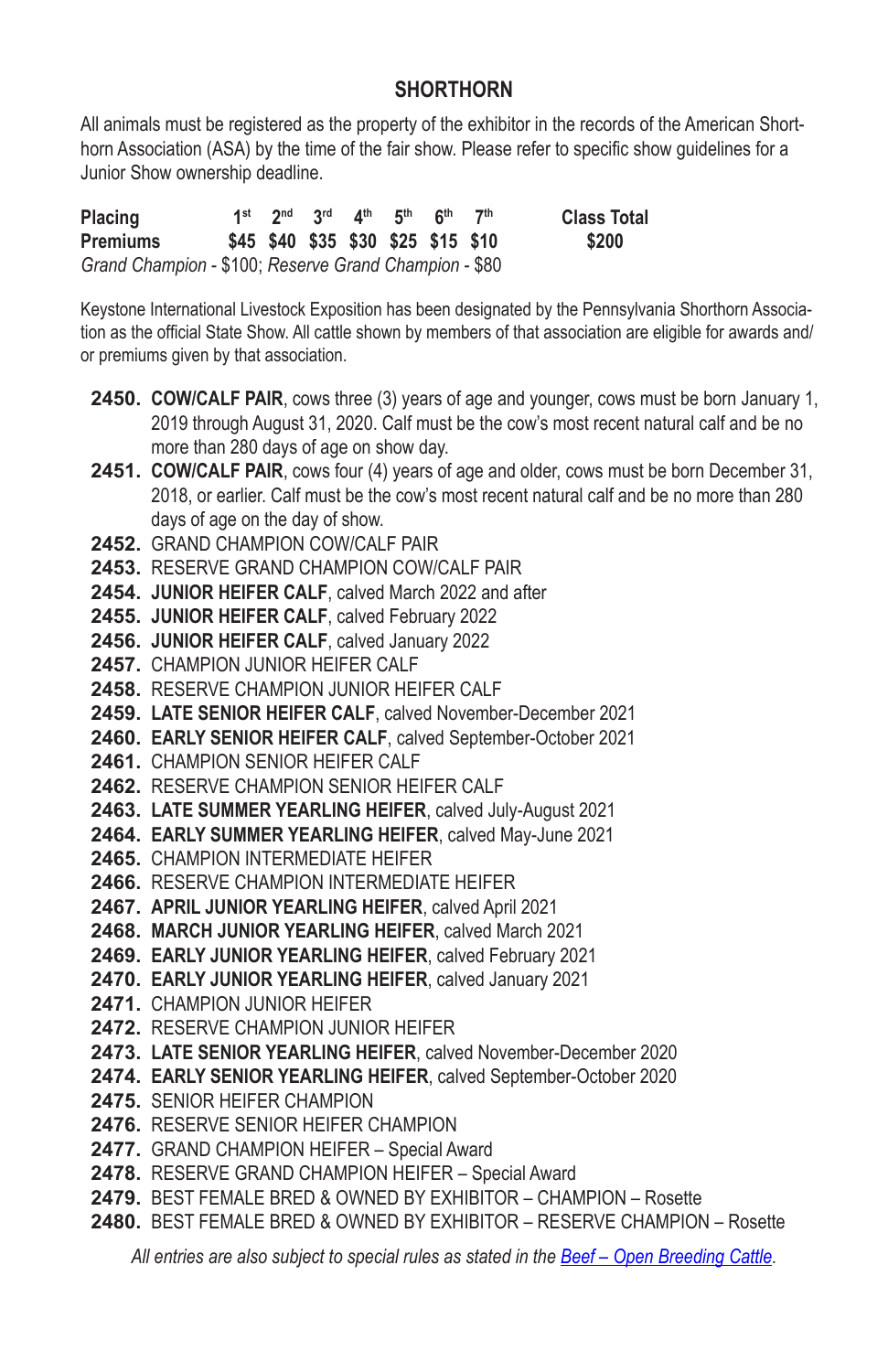#### **SHORTHORNPLUS SHOW**

| <b>Placing</b>                                     |  |  | 1st 2nd 3rd 4th 5th 6th 7th |                                    | <b>Class Total</b> |
|----------------------------------------------------|--|--|-----------------------------|------------------------------------|--------------------|
| Premiums                                           |  |  |                             | \$45 \$40 \$35 \$30 \$25 \$15 \$10 | \$200              |
| Crand Champion \$100; Possario Crand Champion \$80 |  |  |                             |                                    |                    |

*Grand Champion* - \$100; *Reserve Grand Champion* - \$80

#### **SHOW RULES AND CLASSIFICATIONS**

- **1. All cattle must be registered ShorthornPlus (green paper). ShorthornPlus animals must be 50% Shorthorn blood concentration or higher to be eligible for ShorthornPlus shows and have an origional American Shorthorn Association (ASA) registration paper (no copies or faxes accepted) to be eligible to show.**
- **2.** All animals must be registered as the property of the exhibitor in the records of the American Shorthorn Association.
- **3.** Animals in a Junior Show may only be in the sole name of the individual exhibitor.
- **4.** Individual animals shown in all of the group classes listed below must have been entered and shown in one of the following classes for single animals. Multiple-owned animals must be exhibited in the name of all owners. Family bred and raised animals entered by juniors in Junior Classes and subsequently entered in Open Classes may be treated as working family entries in Group Classes.
- **5.** All ShorthornPlus cattle will show in Premium List order.
- **6.** Exhibitors must have their original registration certificate on each animal available for inspection at the show. (No copies, no herd handler).
- **2500. COW/CALF PAIR**, cows three (3) years of age and younger, cows must be born January 1, 2019 through August 31, 2020. Calf must be the cow's most recent natural calf and be no more than 280 days of age on show day.
- **2501. COW/CALF PAIR**, cows four (4) years of age and older, cows must be born December 31, 2018, or earlier. Calf must be the cow's most recent natural calf and be no more than 280 days of age on the day of show.
- **2502.** GRAND CHAMPION COW/CALF PAIR
- **2503.** RESERVE GRAND CHAMPION COW/CALF PAIR
- **2504. JUNIOR HEIFER CALF**, calved March 2022 and after
- **2505. JUNIOR HEIFER CALF**, calved February 2022
- **2506. JUNIOR HEIFER CALF**, calved January 2022
- **2507.** CHAMPION JUNIOR HEIFER CALF
- **2508.** RESERVE CHAMPION JUNIOR HEIFER CALF
- **2509. LATE SENIOR HEIFER CALF**, calved November-December 2021
- **2510. EARLY SENIOR HEIFER CALF**, calved September-October 2021
- **2511.** CHAMPION SENIOR HEIFER CALF
- **2512.** RESERVE CHAMPION SENIOR HEIFER CALF
- **2513. LATE SUMMER YEARLING HEIFER**, calved July‑August 2021
- **2514. EARLY SUMMER YEARLING HEIFER**, calved May‑June 2021
- **2515.** CHAMPION INTERMEDIATE HEIFER
- **2516.** RESERVE CHAMPION INTERMEDIATE HEIFER
- **2517. APRIL JUNIOR YEARLING HEIFER**, calved April 2021
- **2518. MARCH JUNIOR YEARLING HEIFER**, calved March 2021
- **2519. EARLY JUNIOR YEARLING HEIFER**, calved February 2021
- **2520. EARLY JUNIOR YEARLING HEIFER**, calved January 2021
- **2521.** CHAMPION JUNIOR HEIFER
- **2522.** RESERVE CHAMPION JUNIOR HEIFER
- **2523. LATE SENIOR YEARLING HEIFER**, calved November‑December 2020
- **2524. EARLY SENIOR YEARLING HEIFER**, calved September‑October 2020
- **2525.** SENIOR HEIFER CHAMPION
- **2526.** RESERVE SENIOR HEIFER CHAMPION
- **2527.** GRAND CHAMPION HEIFER Special Award
- **2528.** RESERVE GRAND CHAMPION HEIFER Special Award
- **2529.** BEST FEMALE BRED & OWNED BY EXHIBITOR CHAMPION Rosette
- **2530.** BEST FEMALE BRED & OWNED BY EXHIBITOR RESERVE CHAMPION Rosette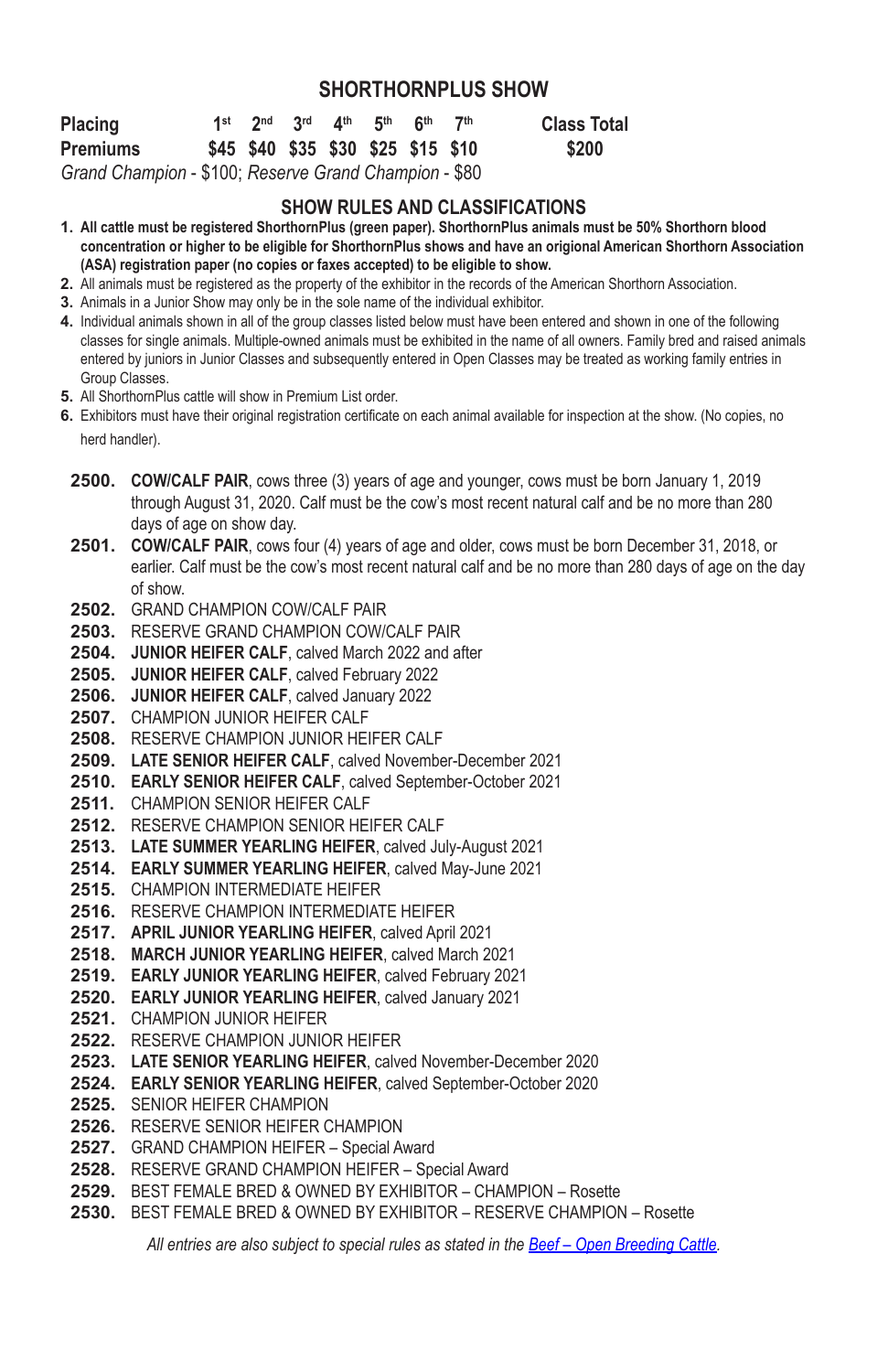### **SIMMENTAL**

- All animals must be registered with the American Simmental Association. Animals competing in Purebred classes must be 7/8-blood Simmental or higher. Original registration papers must accompany all animals at time of checkin.

- All animals must be dehorned.

 - Check-in is mandatory by one of two systems. Certified ASA PTP stamped papers will be accepted, or animal entries, tattoos, and registration papers checked.

| Placing                                               |  |  | 1st 2nd 3rd 4th 5th 6th            | 7 <sup>th</sup> | <b>Class Total</b> |
|-------------------------------------------------------|--|--|------------------------------------|-----------------|--------------------|
| Premiums                                              |  |  | \$45 \$40 \$35 \$30 \$25 \$15 \$10 |                 | \$200              |
| Grand Champion - \$100; Reserve Grand Champion - \$80 |  |  |                                    |                 |                    |

- **2550. COW/CALF PAIR**, cows three (3) years of age and younger, cows must be born January 1, 2019 through August 31, 2020. Calf must be the cow's most recent natural calf and be no more than 280 days of age on show day.
- **2551. COW/CALF PAIR**, cows four (4) years of age and older, cows must be born December 31, 2018, or earlier. Calf must be the cow's most recent natural calf and be no more than 280 days of age on the day of show.
- **2552.** GRAND CHAMPION COW/CALF PAIR
- **2553.** RESERVE GRAND CHAMPION COW/CALF PAIR
- **2554. JUNIOR HEIFER CALF**, calved March 2022 and after
- **2555. JUNIOR HEIFER CALF**, calved February 2022
- **2556. JUNIOR HEIFER CALF**, calved January 2022
- **2557.** CHAMPION JUNIOR HEIFER CALF
- **2558.** RESERVE CHAMPION JUNIOR HEIFER CALF
- **2559. LATE SENIOR HEIFER CALF**, calved November-December 2021
- **2560. EARLY SENIOR HEIFER CALF**, calved September-October 2021
- **2561.** CHAMPION SENIOR HEIFER CALF
- **2562.** RESERVE CHAMPION SENIOR HEIFER CALF
- **2563. LATE SUMMER YEARLING HEIFER**, calved July‑August 2021
- **2564. EARLY SUMMER YEARLING HEIFER**, calved May‑June 2021
- **2565.** CHAMPION INTERMEDIATE HEIFER
- **2566.** RESERVE CHAMPION INTERMEDIATE HEIFER
- **2567. APRIL JUNIOR YEARLING HEIFER**, calved April 2021
- **2568. MARCH JUNIOR YEARLING HEIFER**, calved March 2021
- **2569. EARLY JUNIOR YEARLING HEIFER**, calved February 2021
- **2570. EARLY JUNIOR YEARLING HEIFER**, calved January 2021
- **2571.** CHAMPION JUNIOR HEIFER
- **2572.** RESERVE CHAMPION JUNIOR HEIFER
- **2573. LATE SENIOR YEARLING HEIFER**, calved November‑December 2020
- **2574. EARLY SENIOR YEARLING HEIFER**, calved September‑October 2020
- **2575.** SENIOR HEIFER CHAMPION
- **2576.** RESERVE SENIOR HEIFER CHAMPION
- **2577.** GRAND CHAMPION HEIFER Special Award
- **2578.** RESERVE GRAND CHAMPION HEIFER Special Award
- **2579.** BEST FEMALE BRED & OWNED BY EXHIBITOR CHAMPION Rosette
- **2580.** BEST FEMALE BRED & OWNED BY EXHIBITOR RESERVE CHAMPION Rosette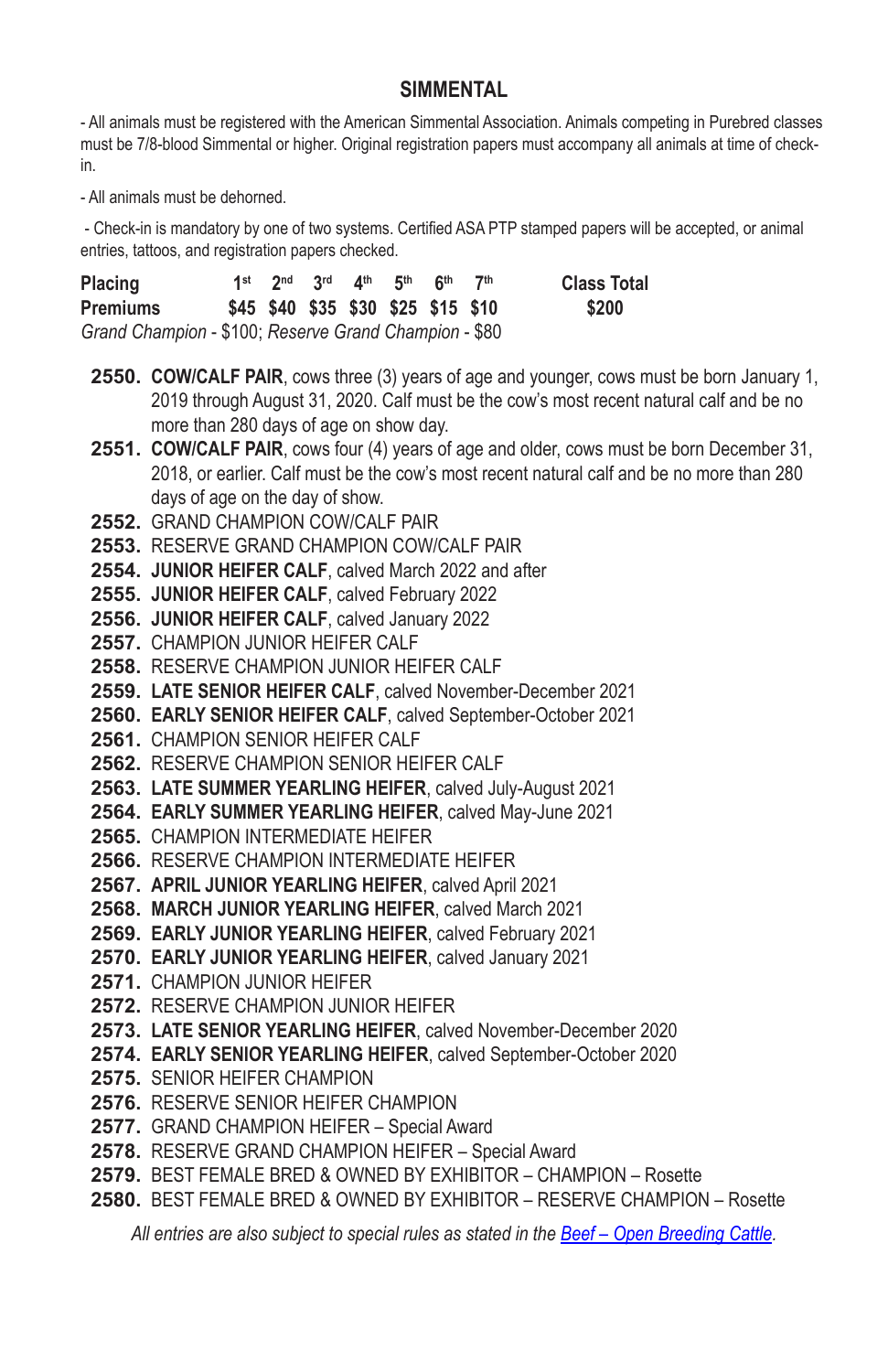### **SIMGENETICS**

- All SimGenetics entries must be a minimum of 50% Simmental, registered with the American Simmental As‑ sociation (ASA), and designated as SimGenetics on their registration certificates. Original registration papers must accompany all animals at time of check-in.

- All animals must be dehorned.

- Check-in is mandatory by one of two systems. Certified ASA PTP stamped papers will be accepted, or animal entries, tattoos, and registration papers checked.

| <b>Placing</b>                                        |  | 1st $2^{nd}$ $3^{rd}$ $4^{th}$ $5^{th}$ $6^{th}$ |  | 7 <sup>th</sup> | <b>Class Total</b> |
|-------------------------------------------------------|--|--------------------------------------------------|--|-----------------|--------------------|
| <b>Premiums</b>                                       |  | \$45 \$40 \$35 \$30 \$25 \$15 \$10               |  |                 | \$200              |
| Grand Champion - \$100; Reserve Grand Champion - \$80 |  |                                                  |  |                 |                    |

**2600. COW/CALF PAIR**, cows three (3) years of age and younger, cows must be born January 1, 2019 through August 31, 2020. Calf must be the cow's most recent natural calf and be no more than 280 days of age on show day.

**2601. COW/CALF PAIR**, cows four (4) years of age and older, cows must be born December 31, 2018, or earlier. Calf must be the cow's most recent natural calf and be no more than 280 days of age on the day of show.

- **2602.** GRAND CHAMPION COW/CALF PAIR
- **2603.** RESERVE GRAND CHAMPION COW/CALF PAIR
- **2604. JUNIOR HEIFER CALF**, calved March 2022 and after
- **2605. JUNIOR HEIFER CALF**, calved February 2022
- **2606. JUNIOR HEIFER CALF**, calved January 2022
- **2607.** CHAMPION JUNIOR HEIFER CALF
- **2608.** RESERVE CHAMPION JUNIOR HEIFER CALF
- **2609. LATE SENIOR HEIFER CALF**, calved November-December 2021
- **2610. EARLY SENIOR HEIFER CALF**, calved September-October 2021
- **2611.** CHAMPION SENIOR HEIFER CALF
- **2612.** RESERVE CHAMPION SENIOR HEIFER CALF
- **2613. LATE SUMMER YEARLING HEIFER**, calved July‑August 2021
- **2614. EARLY SUMMER YEARLING HEIFER**, calved May‑June 2021
- **2615.** CHAMPION INTERMEDIATE HEIFER
- **2616.** RESERVE CHAMPION INTERMEDIATE HEIFER
- **2617. APRIL JUNIOR YEARLING HEIFER**, calved April 2021
- **2618. MARCH JUNIOR YEARLING HEIFER**, calved March 2021
- **2619. EARLY JUNIOR YEARLING HEIFER**, calved February 2021
- **2620. EARLY JUNIOR YEARLING HEIFER**, calved January 2021
- **2621.** CHAMPION JUNIOR HEIFER
- **2622.** RESERVE CHAMPION JUNIOR HEIFER
- **2623. LATE SENIOR YEARLING HEIFER**, calved November‑December 2020
- **2624. EARLY SENIOR YEARLING HEIFER**, calved September‑October 2020
- **2625.** SENIOR HEIFER CHAMPION
- **2626.** RESERVE SENIOR HEIFER CHAMPION
- **2627.** GRAND CHAMPION HEIFER Special Award
- **2628.** RESERVE GRAND CHAMPION HEIFER Special Award
- **2629.** BEST FEMALE BRED & OWNED BY EXHIBITOR CHAMPION Rosette
- **2630.** BEST FEMALE BRED & OWNED BY EXHIBITOR RESERVE CHAMPION Rosette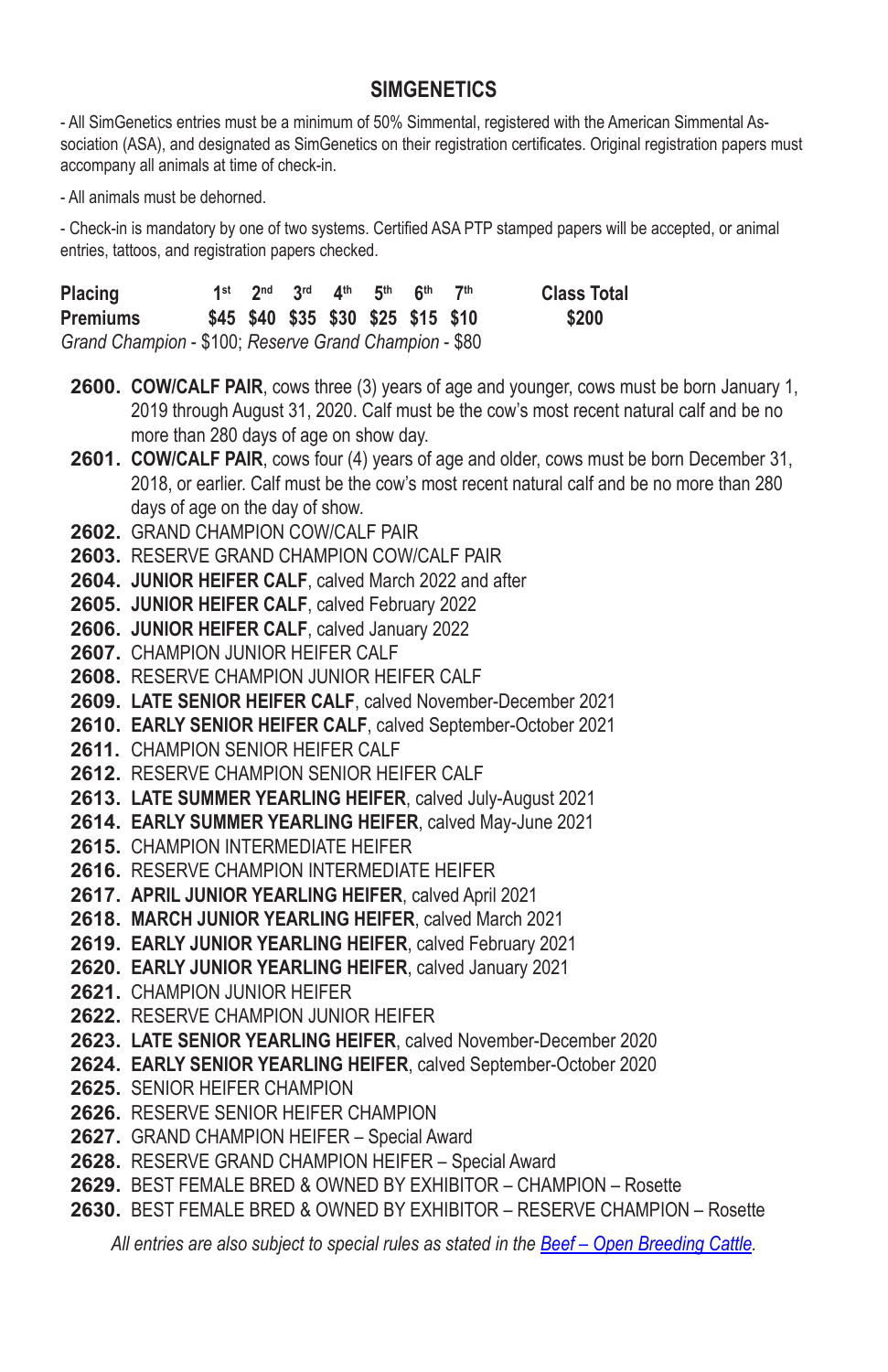## **CROSSBRED HEIFERS**

#### **ENTRY ELIGIBILITY**

a. The Heifers must be crossbred beef breeds. (NON-SALE ANIMALS).

**ENTRY LIMIT** – Each exhibitor is limited to two entries per class.

**BREED OF SIRE** – The breed of sire must be listed on the line for sire's name on entry form.

**CLASS DESIGNATION** – All Crosses will show together and will be placed in class according to hip height. Heifers will be divided into six classes following measuring at the EXPOSITION. Additional classes may be added at the discretion of the Superintendent if more than eight heifers would show in a class.

**MEASURING** – All heifers will be measured at 7:30AM on Saturday, October 8, 2022.

**SHOW RING** – All heifers must be shown by their owners. If an exhibitor has two animals in one class, the second animal must be shown by another junior member.

**ENTER ONLY IN CLASS 2650** – The specific division and class will be determined at the EXPOSI-TION.

| Placing<br>Premiums*                    | 1st | 2 <sub>nd</sub> | 3 <sup>rd</sup><br>\$45 \$40 \$35 \$30 \$25 \$15 \$10 | 4 <sup>th</sup> | 5 <sup>th</sup> | 6 <sup>th</sup> | 7 <sup>th</sup>          |                       |
|-----------------------------------------|-----|-----------------|-------------------------------------------------------|-----------------|-----------------|-----------------|--------------------------|-----------------------|
|                                         |     |                 |                                                       |                 |                 |                 |                          |                       |
| Division                                |     |                 |                                                       |                 |                 |                 | <b>CLASS NUMBERS</b>     |                       |
| Heifer Classes                          |     |                 |                                                       |                 |                 |                 | 2651, 2655, 2659,        |                       |
|                                         |     |                 |                                                       |                 |                 |                 | 2652, 2656, 2660         |                       |
| Division Champions                      |     |                 |                                                       |                 |                 |                 | 2653, 2657, 2661 Rosette |                       |
| Division Reserve Champions              |     |                 |                                                       |                 |                 |                 | 2654, 2658, 2662 Rosette |                       |
| Grand Champion Crossbred Heifer         |     |                 |                                                       |                 |                 |                 | 2663                     | \$100 & Special Award |
| Reserve Grand Champion Crossbred Heifer |     |                 |                                                       |                 |                 |                 | 2664                     | \$80 & Special Award  |

*\* This premium scale will be offered in each of the six classes.*